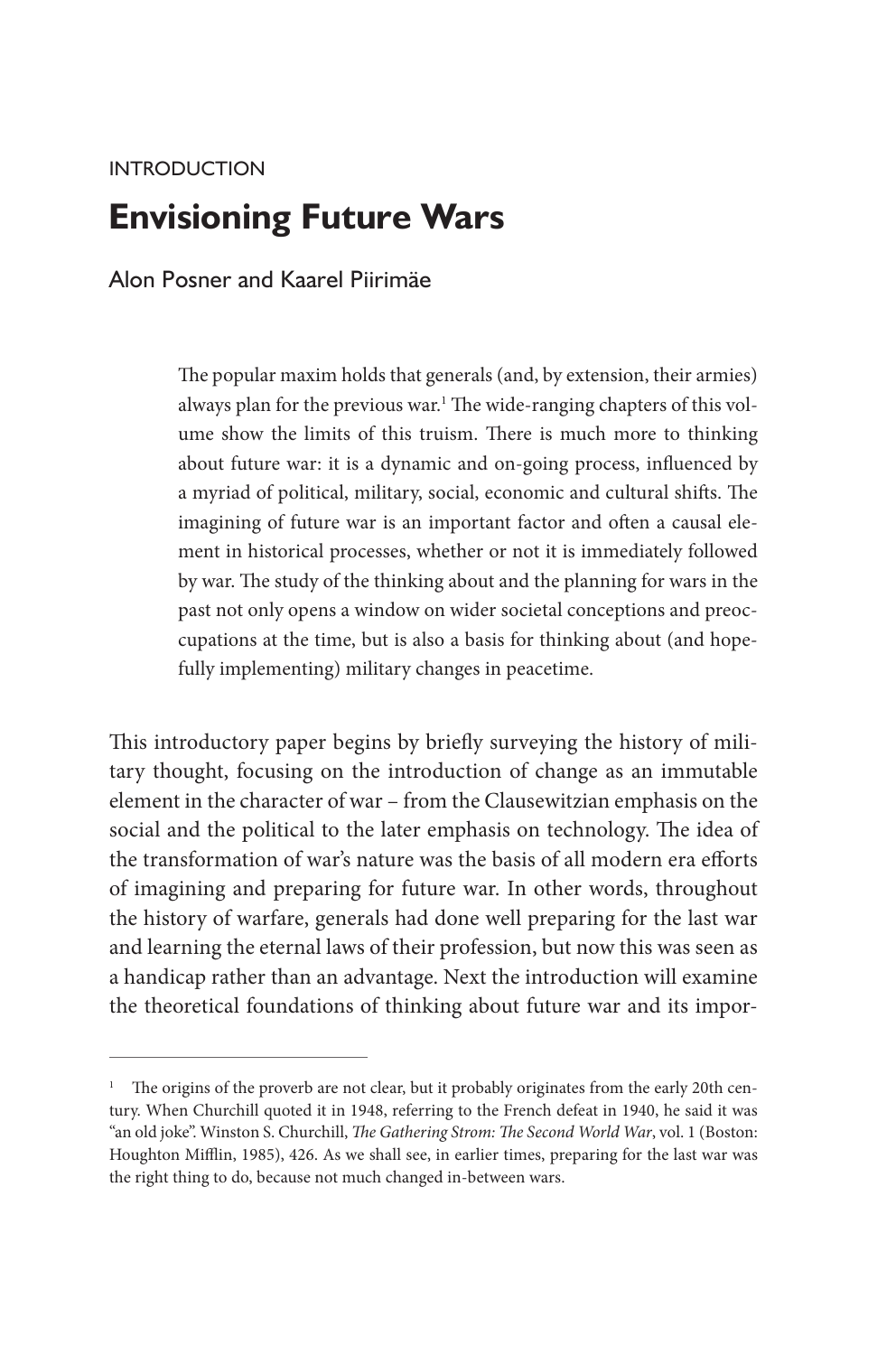tance to theories of military change and innovation, and continues by reviewing the historiography on war planning in the past.

With their *raison d'être* being preparing for war, militaries must make decisions and implement them in peacetime with regard to a possible future conflict, which is shrouded with inevitable uncertainty and may take place with little warning. Such thinking and planning is necessary and inescapable. Anticipation, the forecasting of possible changes in the future battlefield, is a key mode of military change and innovation (the other mode being adaption, a flexible response to these changes).<sup>2</sup> In this context, researchers have been keen to understand what drives such changes when they occur, especially in peacetime. However, military change is elusive, as it can be grasped at several different levels, ranging from actual operations to theoretical considerations.<sup>3</sup>

Several theorists and practitioners have noted that military anticipation often tends to fail, and claimed that such problems are inherent to the military planning endeavour, the main obstacle being the impossibility of foreseeing the developments of deadly struggle with an adapting adversary. Carl von Clausewitz referred to the phenomenon as the "fog of war," but one should add that anticipating future war through the "fog of peace" may be even more difficult. However, there may yet be a possibility to "fail better," or at least to fail in a way that is not catastrophic. Planning for the next war and attempting to work through its possible developments are necessary, in any event. US President Dwight Eisenhower phrased this paradox in 1957, "plans are useless, but planning is everything".<sup>4</sup>

<sup>2</sup> Dima Adamsky and Kjell Inge Bjerga, *Contemporary Military Innovation: Between Anticipation and Adaption* (New York, NY: Routledge, 2012).

<sup>3</sup> Adam Grissom, "The Future of Military Innovation Studies," *The Journal of Strategic Studies* 29:5 (2006): 905–934; Theo Farrell and Terry Terriff, "The Sources of Military Change: Culture, Politics, Technology," – *The Sources of Military Change: Culture, Politics, Technology*, ed. Theo Farrell and Terry Terriff (London: Lynne Rienner Publishers, 2002), 3–20.

<sup>4</sup> General Services Administration, N.A.R.S.O.F.R., and United States Government Printing Office, *Public Papers of the Presidents of the United States*, Dwight D. Eisenhower, 1957: Containing the Public Messages, Speeches, and Statements of the President, January 1 to December 31, 1957 (U.S. Government Printing Office, 1999), 818. See also Michael Howard, "Military Science in an Age of Peace," *The RUSI Journal* 119:1 (1974): 3–11; Richard Danzig, *Driving in the Dark: Ten Propositions about Prediction and National Security* (Washington D.C.: Center for a New American Security, 2011); Meir Finkel and Moshe Tlamim, *On Flexibility: Recovery*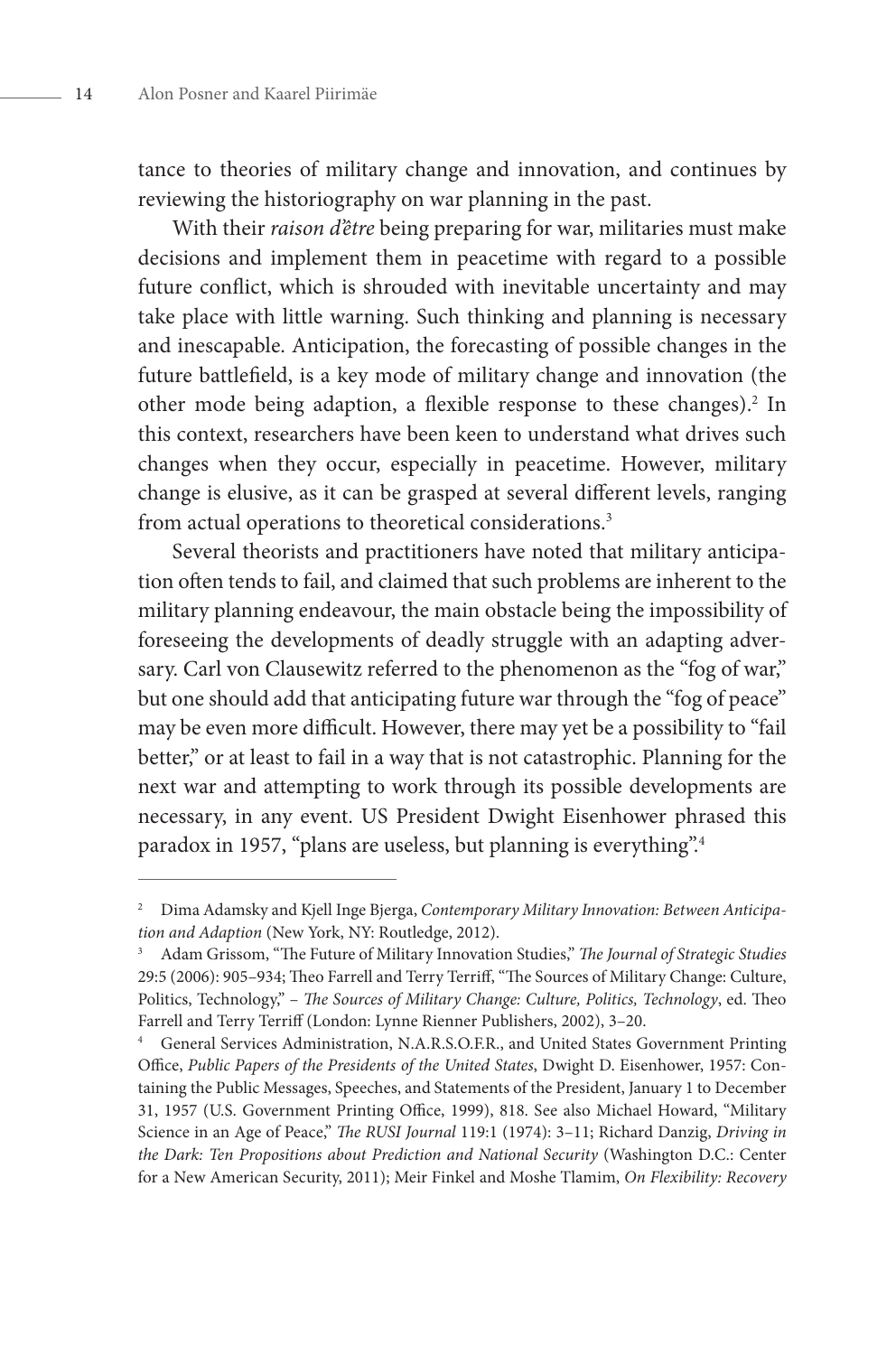However, future war is relevant not only to the study of military change and innovation. Researchers have shown that thinking, preparing and planning for a future war has major impact on peacetime institutions from interstate relations to national politics and various aspects of the economy and society. This approach shows that even planning for a war that never took place could be historically significant, either for its social costs, as is demonstrated in this volume by the case of the US Army exposing its soldiers to high levels of atomic radiation (the chapter by Robert Jacobs), political effects, as in the case of the total defence doctrine in Yugoslavia (the article by Blaž Torkar), or for long-term institutional effects, as shown in the example of the developments in NATO from the 1970s to the 1980s (particularly the chapter by Benedict von Bremen).

In addition, theorists of international affairs, especially neo-classical realists, have focused on state perceptions regarding future war. Military balance, whether real or perceived, is the cornerstone of such theories. In line with this point of view to this point of view, international behaviour can be determined from a balance between "offensive" or "defensive" weaponry and doctrine, as well as from beliefs regarding the costs of war and the relative chances of success between the contesting sides.<sup>5</sup> Therefore, according to this school of thought at least, thinking about future war is always at the heart of international relations.

## **The changing nature of future war**

As with other social phenomena, war can be studied by how it changes through time: does it have a permanent nature, or does it change through history? Questions regarding war's enduring character, even its permanence as a social phenomenon, are a perennial feature of strategic studies field. However, military thinkers from antiquity to the pre-modern world,

*from technological and doctrinal surprise on the battlefield* (Stanford, Calif.: Stanford University Press, 2011).

<sup>5</sup> Stephen Van Evera, "Offense, Defense, and the Causes of War," *International Security* 22: 4 (1998): 5–43; Keir A. Lieber, *War and the Engineers: The primacy of politics over technology* (Ithaca: Cornell University Press, 2005).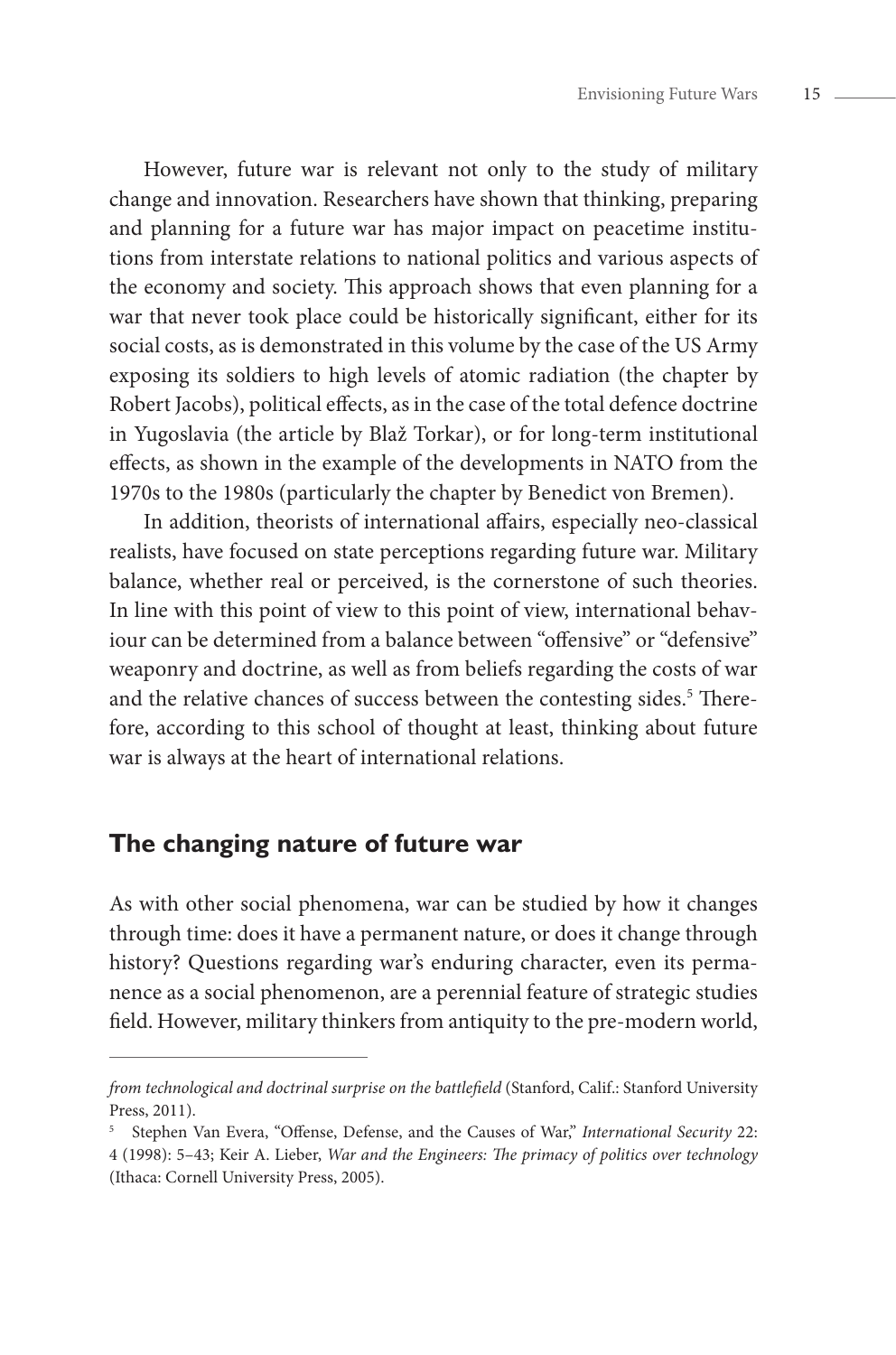indeed the major classics of military theory, claimed that the essential nature of war, derived either from basic human attributes or from immutable laws of strategy and tactics, is unchangeable.

Ancient works regarding strategy, such as Sun Tzu's *Art of War,* didn't even need to highlight the immutability of war: this was a given. "Stratagems" (innovative tactics, weapons, etc.) could be decisive in a particular battle, but were nevertheless thought to have limited influence over war in general.<sup>6</sup> However, Iain A. MacInnes' contribution to this volume shows that beliefs about the static nature of war did not preclude thinking and planning for the next conflict, based on a sophisticated reading of local terrain and relative strengths of the warring sides.

The supposedly unchanging character of war was arguably as much a cultural artefact as is nowadays the belief in the possibility of rapid change. War did change substantially throughout ancient and medieval history, but there is limited evidence of a sustained intellectual effort to diagnose and direct such future changes, rather than to remark on past changes.

In retrospect, one of the last huzzahs of an unchanging image of war was *"The reign of George VI, 1900–1925*," which was published anonymously (by Samuel Madden) in 1763. The future George is described rampaging in the monarchical Europe of 1918 at the head of his dragoons, while his battles are quite similar in technology and organisation to the battles of the mid-18<sup>th</sup> century. I. F. Clarke remarked that the book "appeared during the closing phase of an ancient way of life, on the eve of momentous developments" in technology and social organisation. Madden's book draws our eyes to the perils of extrapolating a linear trend in history, a failing that has been very common in thinking about future war.7

A generation later, commenting on the era of Napoleonic Wars, Carl von Clausewitz created what amounts to a systematic model to describe change and continuity in the character of war. When describing changes

<sup>6</sup> Beatrice Heuser, *The Evolution of Strategy: Thinking war from antiquity to the present* (New York: Cambridge University Press, 2010), 39–40.

<sup>7</sup> Anonymous (Samuel Madden), *The Reign of George VI. 1900–1925; a forecast written in the year 1763* (London: Rivingtons, 1899); I.F. Clarke, *Voices Prophesying War, 1763–1984* (London: Oxford University Press, 1966), 5–6.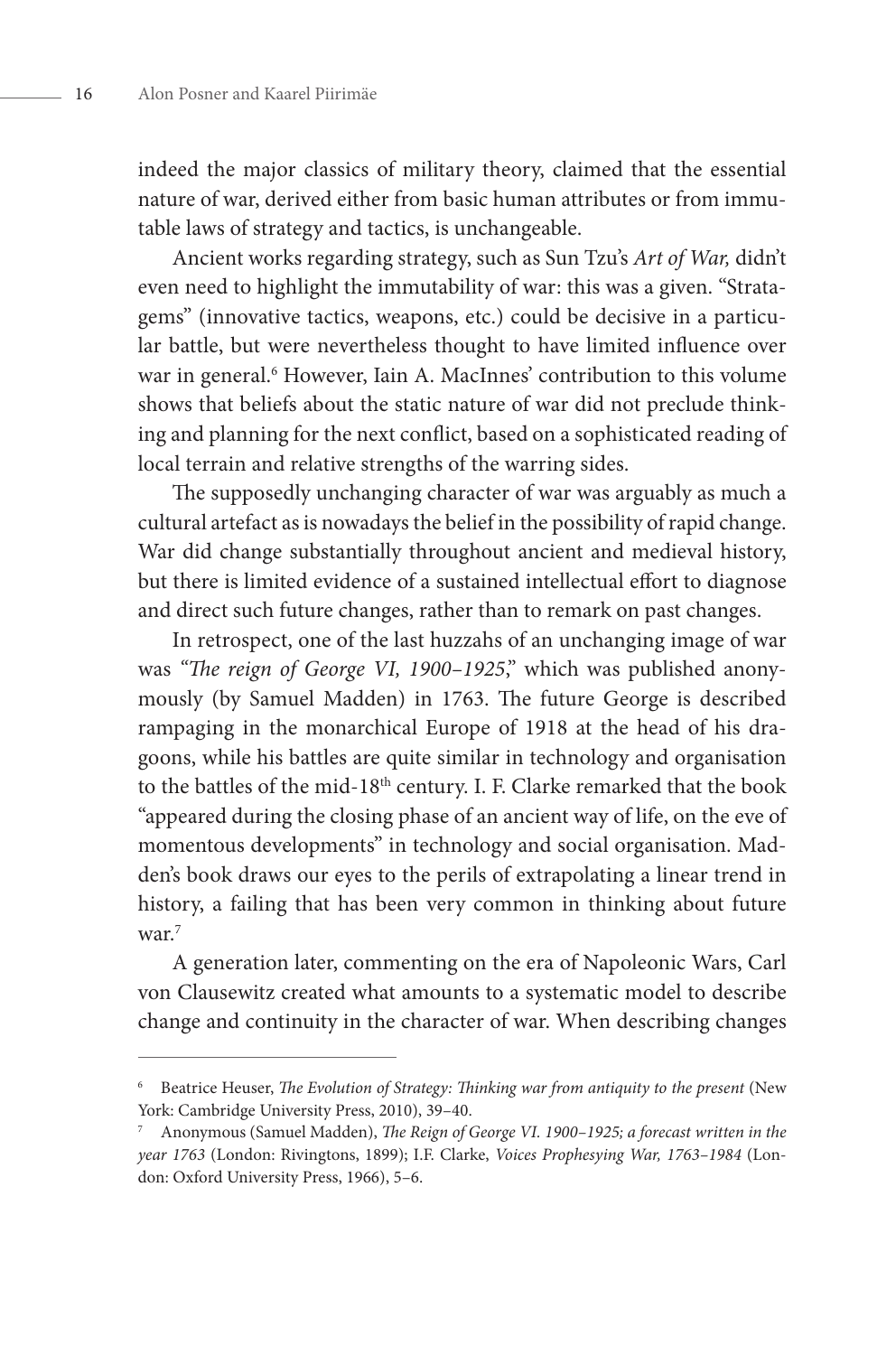in warfare, Clausewitz pointed out that weapons and military techniques were constantly changing, and that a practical art of war would be historically contingent. Each historical epoch (from the Ancients to the Revolutionary and Napoleonic wars) has had its own type of war, dependent on socio-political conditions. Indeed, his work is suffused with the impact of mass conscription and the unleashing of mass public passion on the field of battle. At the same time, Clausewitz also sought to define the "universal element" derived from the nature of war.<sup>8</sup>

Clausewitz's "trinity" (continually re-interpreted), influenced by this novel development, suggested that the future nature of war would be shaped by the interplay of societal involvement, political purpose and military capabilities. It was not only a tool to describe the present, but also a means of understanding the future: "this way of looking at it will show us how wars must vary with the nature of their motives and of the situations which gives rise to them". Such an understanding is "the first, the supreme and the most far-reaching act of judgement" of a commander.<sup>9</sup>

A second key insight of Clausewitz lies in the relationship of tactics and strategy. Clausewitz pointed out that "a change in the nature of tactics will automatically react on strategy," and so the conduct of war at the highest level will be impacted by technical or tactical innovation.<sup>10</sup> For all the importance of understanding the nature of future warfare, Clausewitz's ideas also make it clear why it is such a formidable task: shifts in each part of the trinity are interlinked and change war in turn from tactics to strategy. Exercising Clausewitz's "supreme act of judgement" becomes even more difficult as technology and society are changing rapidly.

Notably, Clausewitz did not attempt to predict the changes likely in future war. The only clear future war scenario mentioned in the peroration to *On War* is a coalition war against France, if it were to renew its hegemonic ambitions. The scenario is mostly used to stress Clausewitz's points on the importance of concentration of forces and strategic focus,

<sup>8</sup> Carl von Clausewitz (trans. Peter Paret and Michael Howard), *On War* (Princeton: Princeton University Press, 1989), book 8, chap. 6B, 586–591; Azar Gat, *A History of Military Thought: From the Enlightenment to the Cold War* (Oxford: Oxford University Press, 2001), 191.

<sup>9</sup> Clausewitz, *On War*, book 1, chap. 1, 5, 88.

<sup>10</sup> *Ibid.*, book 4, chap. 2, 226.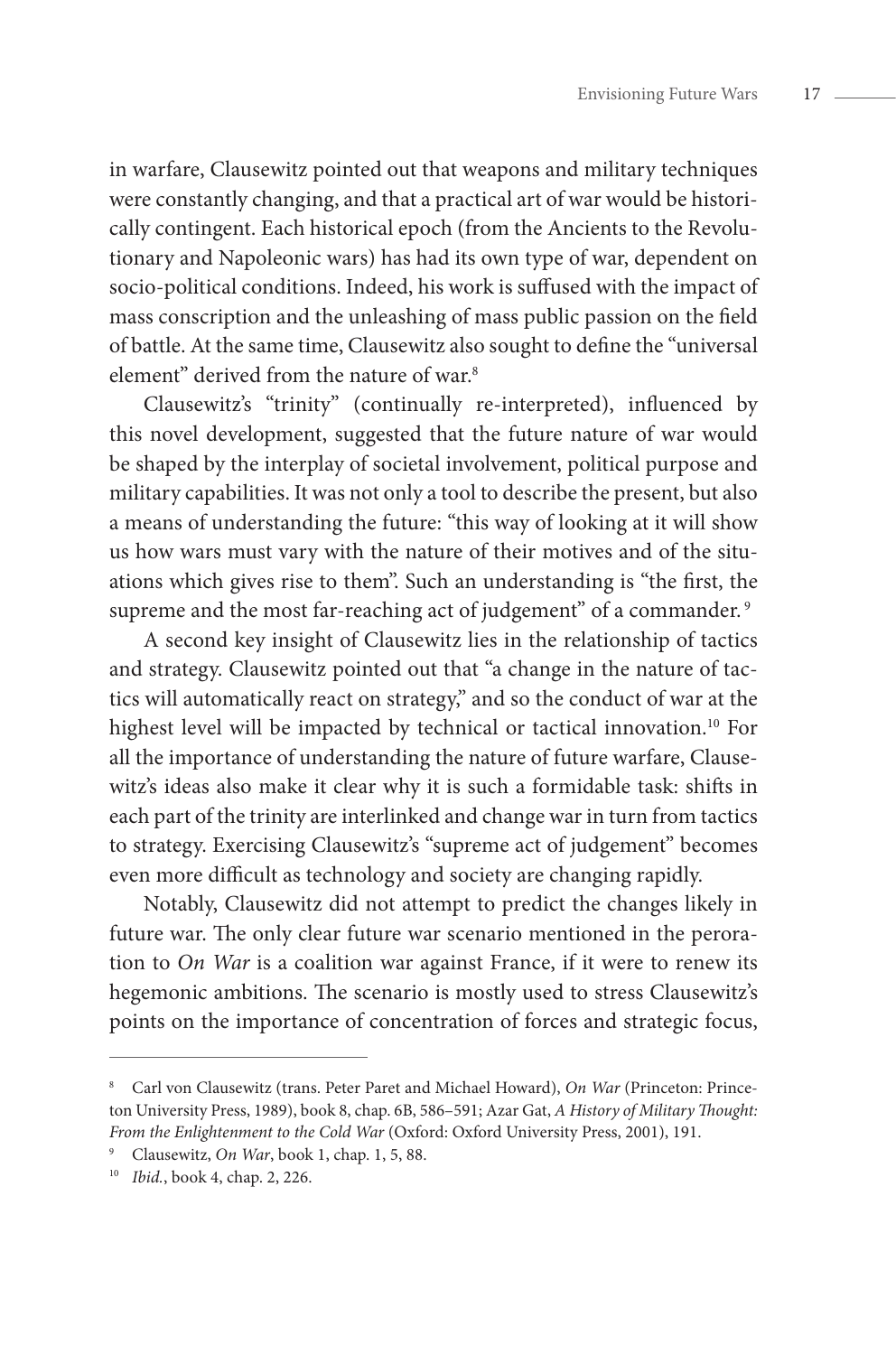rather than as a realistic effort to anticipate future war. As it is meant for the short term, it hardly diverges from the realities of the late Napoleonic warfare.<sup>11</sup>

The Napoleonic Wars were conducted largely with hardware available from the late 18<sup>th</sup> century, and technological change became a key factor in military affairs only around the middle of the 19<sup>th</sup> century. From that point onwards, military professionals, experts and contemporary researchers looking at military innovation have focused on new technologies, showing that the interplay between technological change and military planning is far from straightforward. Important current or expected changes must be identified and assimilated into weapon systems, tactics and plans, all with the correct timing and in competition with a rival.<sup>12</sup>

However, the Israeli military thinker Azar Gat has claimed that it was not only technological change as such that shifted military thought. Rather, it was the influx of scientific ideas and of political philosophy into the military realm, from Newtonian physics onward. If so, it is not only technologies and other material realities that change, but also modes of thinking about such realities.<sup>13</sup>

Arguments that the very nature of war was shifting gained currency in the middle of the 19<sup>th</sup> Century. Armies grew larger, their means of transportation, logistics and communications more efficient. Firepower developed rapidly. According to Martin van Creveld, the early 1930s were a watershed. When Carl von Clausewitz completed his seminal *On War*  in the 1920s, the impact of new armaments still seemed minute in comparison to political and social factors that had changed the face of war in Clausewitz's own life time.14 Writing in 1837, the French general and military thinker Antoine-Henri Jomini already noted the growing importance of technology, and a few decades later, just before the Franco–Prus-

<sup>11</sup> *Ibid.*, book 8, chap. 9, 632–636.

<sup>&</sup>lt;sup>12</sup> For example, Dima Adamsky, *The Culture of Military Innovation: The impact of cultural factors on the revolution in military affairs in Russia, the US, and Israel* (Stanford, Calif.: Stanford University Press, 2010); *Military innovation in the interwar period*, ed. Williamson R. Murray and Allan R. Millett (Cambridge: Cambridge University Press, 1998).

<sup>13</sup> Gat, *A History of Military Thought*; Martin van Creveld, *Technology and War: From 2000 B.C. to the present* (New York, etc.: Free Press, 1991) argues the same.

<sup>14</sup> Creveld, *Technology and War*, 167.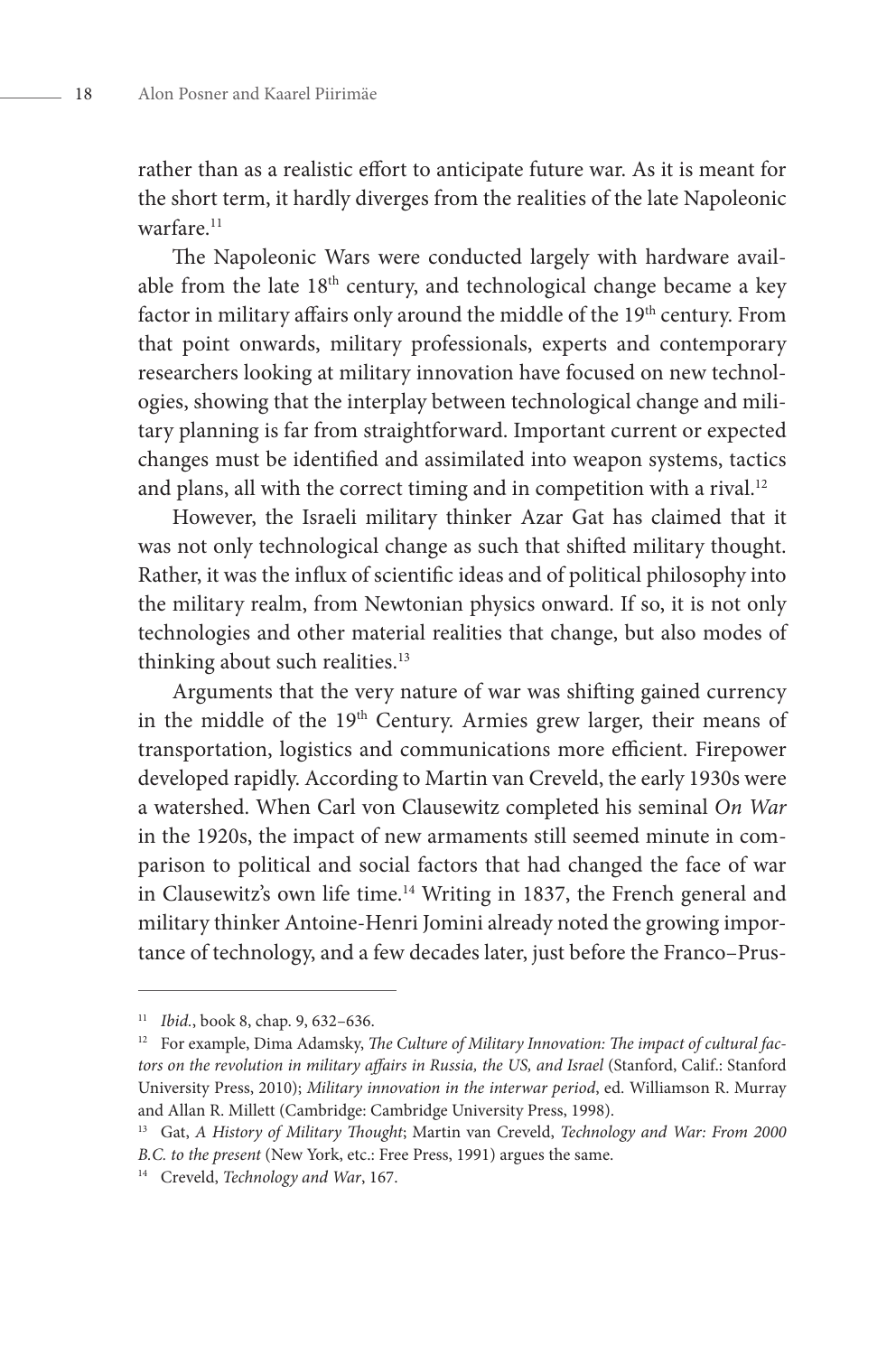sian War of 1870–1871, another French officer, Ardant du Picq, acknowledged: "The art of war is subjected to many modifications by industrial and scientific progress". Both thinkers, it should be noted, were mostly interested in the unchanging elements in warfare, Jomini in the eternal laws of strategy and the operational art, and du Picq in human nature – the "heart of man".<sup>15</sup>

Ardant du Picq went unnoticed in his lifetime, but in the early 20<sup>th</sup> century he became an authority for the school of thought arguing that on the battlefield, moral factors ultimately trumped all others, including technology, which was quite a twisting of du Picq's original ideas. At the same time, some non-military writers, for example the Jewish-Polish banker Jan (Ivan) Bloch, cautioned that the new realities of modern war would make war economically and socially so destructive as to be "unthinkable".<sup>16</sup> Despite these warnings, the First World War became a textbook example of generals "planning for the previous war," staking their war plans, and national resources, on the idea of a quick victory by offensive strategies and tactics.17

In the latter half of the 19<sup>th</sup> century, navies changed even more extensively than armies, as new technology was proven decisive, then obsolescent, in the span of a few years – this is demonstrated by Michael Clemmesen in his contribution to this volume. Clemmesen also shows that during the four years of the First World War naval warfare changed less dramatically than land warfare, the development of submarines being somewhat an exception, and officer corps on either side of the conflict were well prepared to develop and adapt to the emerging technologies. What proved the problematic element in predictions was not the battlefield effect of new weapons but the extent of the potential escalation toward total war, as well as the officers' promises of decisive and rapid victory.

<sup>15</sup> Gat, *A History of Military Thought*, 115, 297.

<sup>16</sup> Heuser, *The Evolution of Strategy*, 171–176.

<sup>&</sup>lt;sup>17</sup> Jack Snyder, "Civil-Military Relations and the Cult of the Offensive, 1914 and 1984," Mili*tary Strategy and the Origins of the First World War: An international security reader*, ed. Steven E. Miller (Princeton: Princeton University Press, 1985), 108–109; Stephen Van Evera, "The Cult of the Offensive and the Origins of the First World War," *ibid*, 58–107.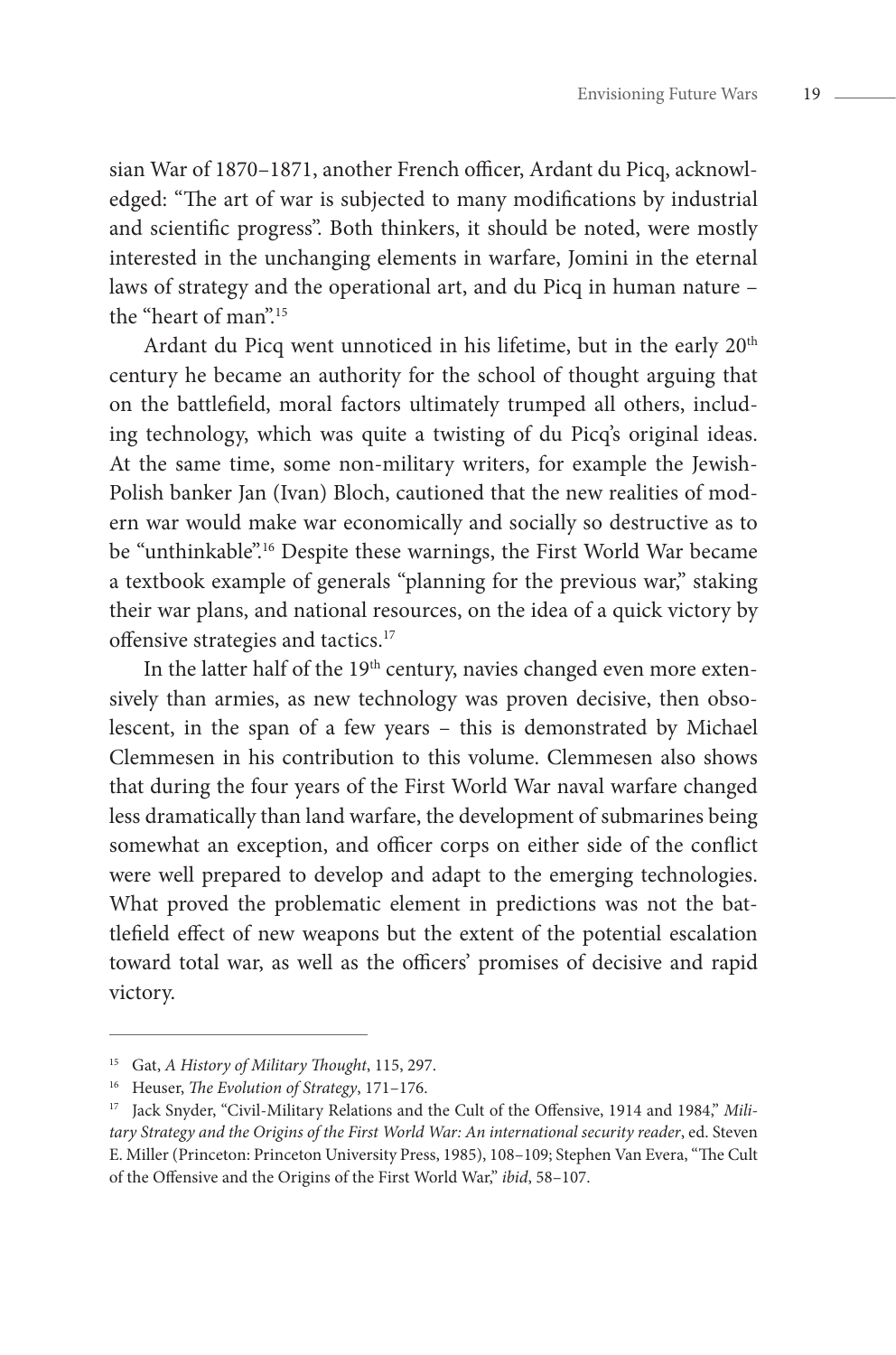For several years before the First World War, officers and civilians had debated extensively over the effects of the new technology: would it favour defence or offense, and would it make war shorter or more prolonged. The basic elements of current debates regarding future war originate from the very same period.

Since the industrial revolution, adaptation and innovation have become key indicators for the effectiveness of military organisations, as militaries have been required to perceive and shape future warfare as its technological underpinnings change in time. Both military theorists and historians of the early modern European history have described the interplay of social organisation and technology as a series of "revolutions in military affairs" (RMA). The very term is debatable, but it highlights the risks possible in attempting to prepare for a possible war during a time of peace.<sup>18</sup>

The clearest and the most extreme example so far of military technological change was the prospect of nuclear war. The very possibility of nuclear war forced militaries to adapt to an unknown reality, while at the same time casting doubt on their own expertise (as no one can be said to be an expert on nuclear war). Indeed, as the relevance and influence of nuclear weapons has remained a subject of debate to this day, new scientific and managerial techniques were nevertheless invented and adopted, in order to manage the uncertainty of future nuclear conflict.<sup>19</sup> Robert Jacobs' chapter describes the US Army's frantic efforts to prepare for battlefield nuclear use and to define its own role in a future nuclear war. At the same time, and this seems to corroborate the "generals preparing for previous war" hypothesis, in their operational and tactical thinking Army commanders merely extended their experience of World War Two tactics to a battlefield that now included nuclear weapons. "Nuclear weapons were simply bigger bombs," Jacobs writes, tracing the limits of the imagination of the officers in charge of preparing for World War Three.

<sup>&</sup>lt;sup>18</sup> *The Dynamics of Military Revolution, 1300-2050, ed. MacGregor Knox and Williamson* Murray (Cambridge: Cambridge University Press, 2001), 1–14.

<sup>19</sup> Fred M. Kaplan, *The Wizards of Armageddon* (Stanford, Calif.: Stanford University Press, 1991); Andrew J. Bacevich, *The Pentomic Era. The US Army between Korea and Vietnam* (Washington, D.C.: National Defense University, 1986).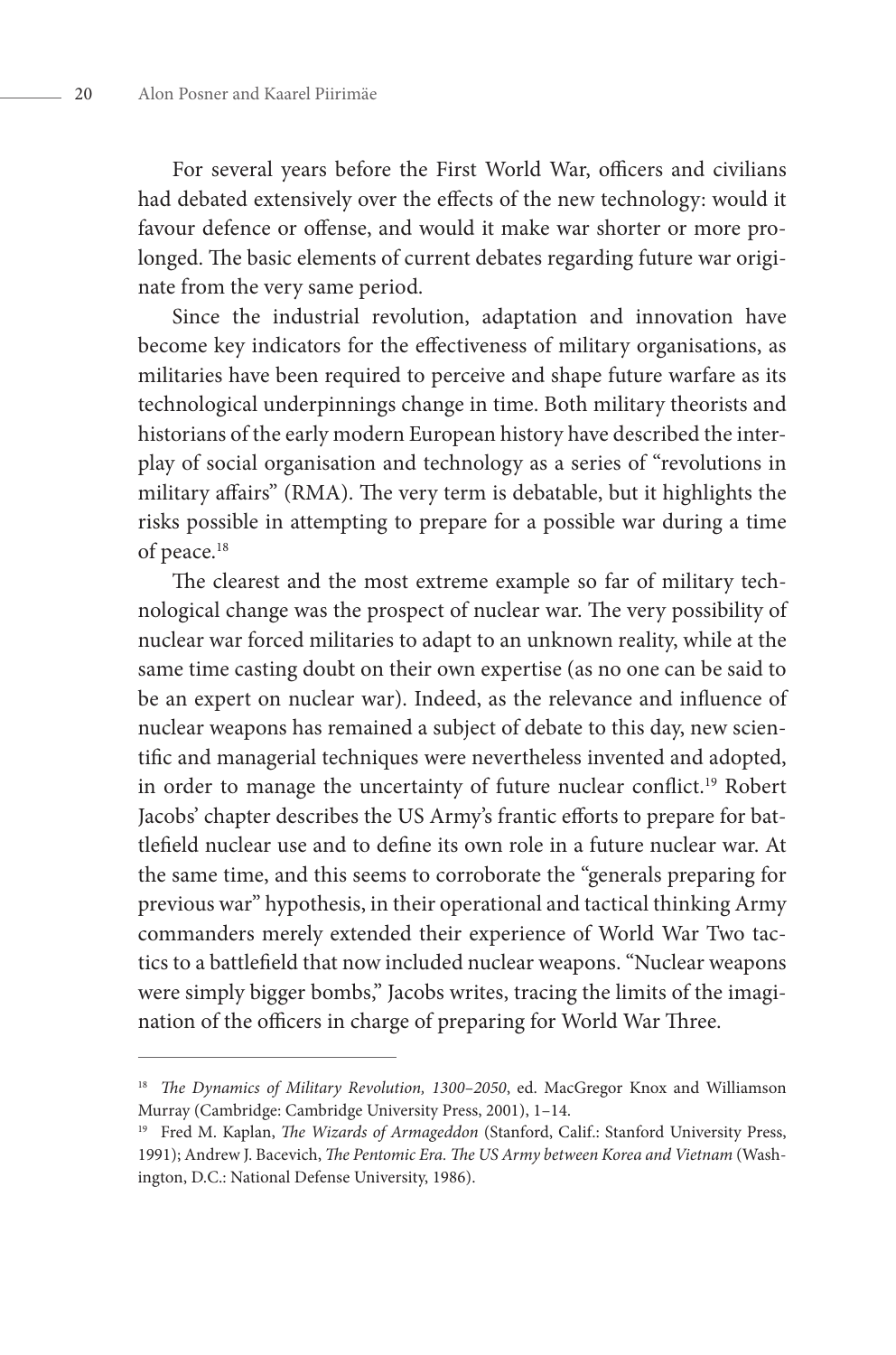Contemporary defence debates focus on the character of current and future war, looking at different timescales and producing vastly different theories. Transformation of war could be the result of further advances in communications and computer technology, or even biotechnology. Tobias Burgers' chapter deals with one facet of this school, namely the advance of artificial intelligence and unmanned warfighting systems, the effects of which are difficult to fathom, but in the worst case scenario may lead to a non-human, perpetual state of conflict. Other theorists point to the shifting international system as marking a change in warfare: either an intensification of sub-state "new wars," a combined "hybrid warfare" or a return to great power conflict. The wealth of contending ideas may indicate both intellectual ferment and a profound worry over the role of Western militaries.<sup>20</sup>

Meanwhile, military historians have tended to return the focus on the enduring characteristics of war. Some have explicitly stated their case to be a remedy against excessive technophilia and optimism regarding either the character of war, or the capacity of Western forces to bring "silver bullet" solutions to the enduring problems of friction and the fog of battle. In this vein, Martin van Creveld's preface in this volume stresses the enduring lessons of military history as the only possible basis for thinking about future war.<sup>21</sup>

## **Future war in theories of military innovation**

A straightforward answer to the question of how to think about future war is normative and Realist: states (and their institutions) perceive "objective" external developments and react to them. What follows from this point of view is that militaries receive policy directives from their civil-

<sup>&</sup>lt;sup>20</sup> Rupert Smith, *The Utility of Force: The art of war in the modern world* (N.Y.: Vintage, 2008), x–xi; Mary Kaldor, *New and Old Wars: Organised violence in a global era* (Cambridge: Polity, 2013); Martin van Creveld, *The Transformation of War* (New York: Free Press, 1991).

<sup>&</sup>lt;sup>21</sup> Colin S. Gray, *Strategy for Chaos: Revolutions in military affairs and the evidence of history* (London: Frank Cass, 2002); Barry D. Watts, *Clausewitzian Friction and Future War*, McNair paper No. 52 (Washington: National Defense University, 1996); Colin M. Fleming, "New or Old Wars? Debating a Clausewitzian future," *Journal of Strategic Studies* 32:2 (2009): 213–241.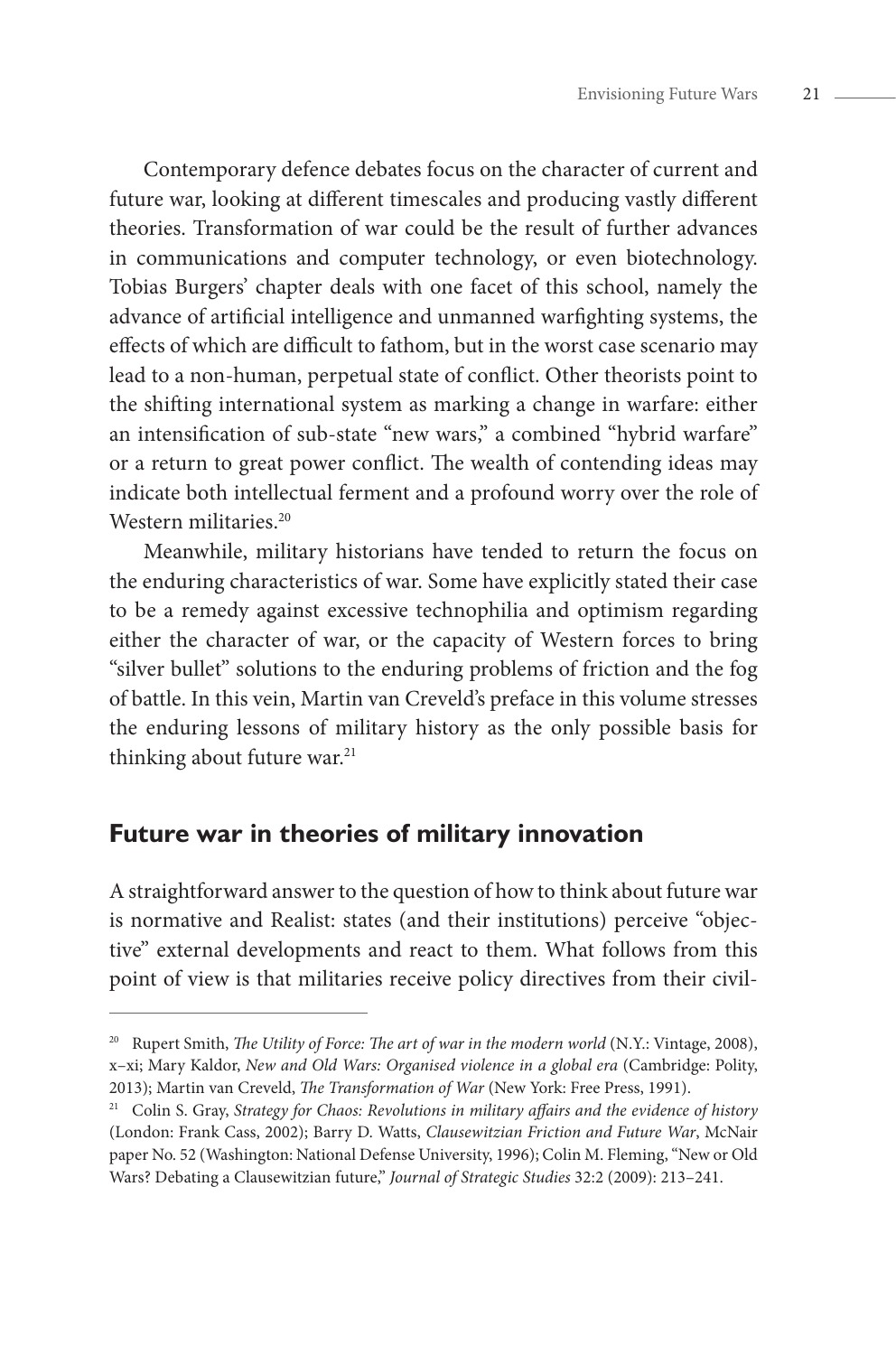ian superiors and attempt to develop the most cost-effective solutions in order to achieve the state's political objectives. According to this perspective, war preparation is quite a simple process. However, other researchers (organisational-culturalist theorists) have pointed to the pathologies of military forecasting and anticipation, accounting for the multiple and sometimes puzzling failures of foresight in the field of military preparation for future wars. They have shown that the traditional explanation does not account for the wide variety of human, organisational and cultural factors that intervene throughout this process. It is unclear, as a variety of writings makes plain, how much is left in reality of this supposedly smooth mechanism.22

Thinking about future war may be shaped by a considerable range of factors, ranging from cognitive biases and especially perception and learning, socio-economic changes, strategic culture, or organisational factors inside or outside the military. It is apparent that each particular factor is highlighted by a different major school of political science that focus on individual decisions, structural relations or cultural "rules" and frameworks.23

Cognitive biases and group dynamics have been shown to affect thinking about future war, as its conjectural nature, possible risks and uncertainty are susceptible to the anomalies that affect individual decision makers, as well as groups. Studies about state (or military) perception and learning can be considered a subset of the cognitive approach, and researchers have often pointed out the difficulties and mistakes of learning in militaries, even after defeat. Militaries may also over-learn, or apply the lessons of the past without due modification. Recent work about military learning has emphasised the importance of pre-existing ideas that allow the translation of complex information into "lessons" that

 $22$  Stephen van Evera detailed the many misapprehensions that underlay decisions to go to war in *Causes of war: Power and the roots of conflict* (Ithaca, N.Y.: Cornell University Press, 2013), 14–32, see also Gideon Rose, "Neoclassical Realism and Theories of Foreign Policy," *World Politics* 51 (1998): 144–172.

<sup>23</sup> Mark Lichbach, "Social Theory and Comparative Politics," – *Comparative Politics: Rationality, Culture, and Structure*, ed. Mark Lichbach and Alan Zuckerman (Cambridge: Cambridge University Press, 1997), 239–276; Jeffrey Legro, *Rethinking the World: Great power strategies and international order* (Ithaca, N.Y.: Cornell University Press, 2005).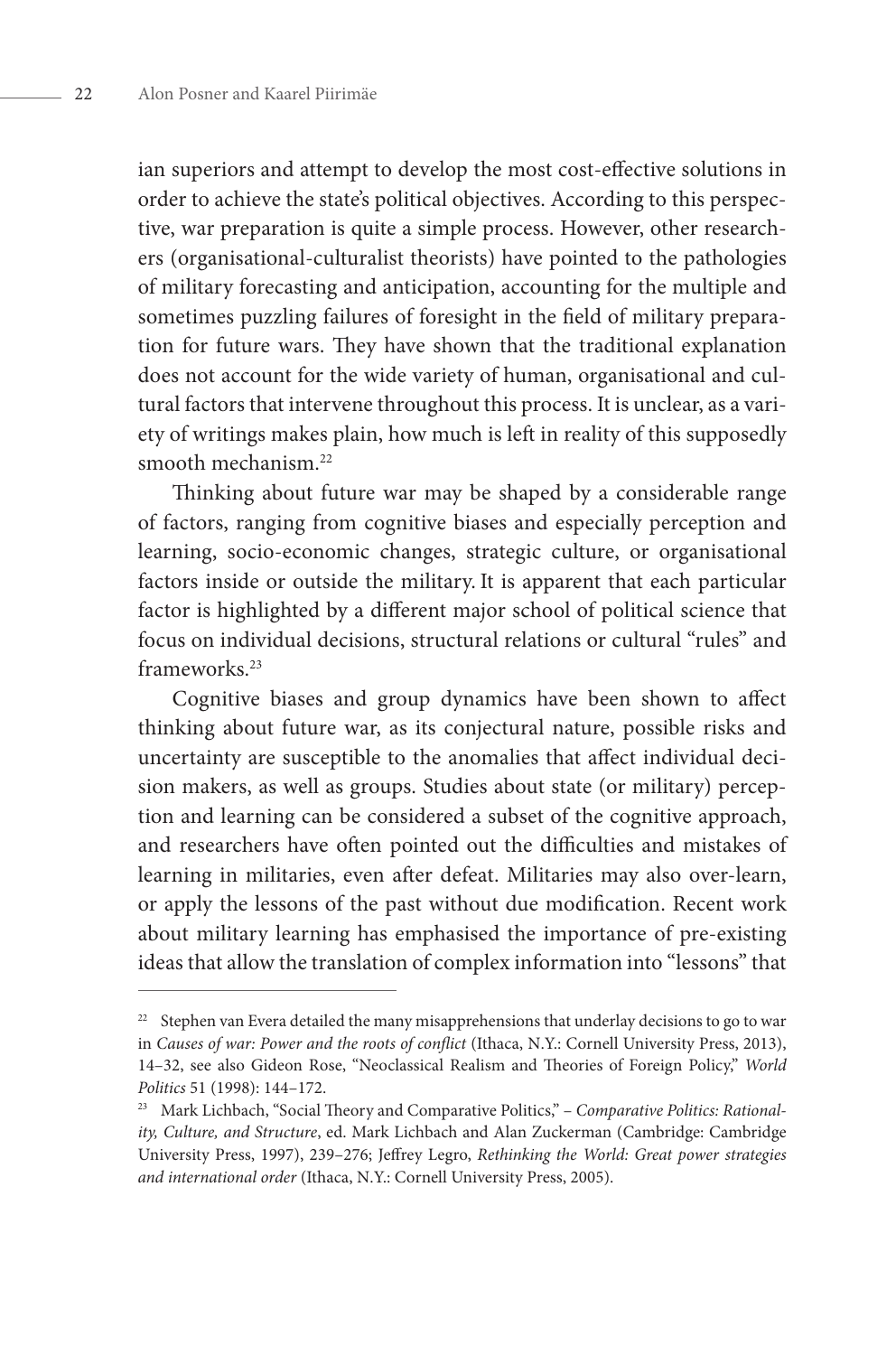are accessible to the professional soldier and can be disseminated in simpler form throughout the military.<sup>24</sup>

Thinking and presenting the possibilities of future war is a key field of interaction between civilian and military echelons. Officers have to make their case to their civilian overseers (at least in Western democracies) as to the preparations necessary. This process of push-and-pull influence and the struggle over resources has often been fraught with dissatisfaction and conflict. According to Allan R. Millett and Williamson Murray, the ability of the military to acquire the necessary resources depends on the professionalism, the political skills, and the authority of the top officers. From a practitioner's point of view, Rupert Smith has claimed that political constraints limit the options that officers can present to their masters.25 Michael Clemmesen's article in this volume forcefully illustrates Smith's thesis with examples from the First World War. On the other hand, Barry Posen claims that only top-down civilian pressure brings innovation to hidebound peacetime militaries. In any case, officers have attempted to bring the wider civilian society around to their views regarding future conflict, as typified by Benedict von Bremen's paper in this volume on the popular "World War Three" literature in the 1970's.

<sup>&</sup>lt;sup>24</sup> Emanuel Adler and Peter M. Haas, "Conclusion: epistemic communities, world order, and the creation of a reflective research program," *International Organization* 46:1 (1992): 367– 390; W. Alexander Vacca, "Learning About Military Effectiveness: Lessons drawn by military observers from the Russo-Japanese war" (APSA 2009 Toronto Meeting Paper), https://ssrn. com/abstract=1451509 (accessed 4 October 2017); Robert Jervis, *Perception and Misperception in International Politics* (Princeton, N.J.: Princeton University Press, 1976), 129–134; Aaron Rapport, "The Long and Short of It: Cognitive constraints on leaders' assessments of "postwar" Iraq," *International Security* 37:3 (2013): 133–171; John A. Nagl, *Learning to Eat Soup with a Knife: Counterinsurgency lessons from Malaya and Vietnam* (Chicago: University of Chicago Press, 2005); Keren Yarhi-Milo, "Knowing Thy Adversary: Assessments of intentions in international relations" (Unpublished PhD Thesis: University of Pennsylvania, 2009); Janine Davidson, *Lifting the Fog of Peace: How Americans learned to fight modern war* (Ann Arbor: University of Michigan Press, 2010).

<sup>&</sup>lt;sup>25</sup> Allan R. Millett, Williamson Murray and Kenneth H. Watman, "The Effectiveness of Military Organizations," – *Military Effectiveness*, Volume 1: The First World War, ed. Allan R. Millett and Williamson Murray (Cambridge: Cambridge University Press, 2010), 1–30); Smith, *The Utility of Force*, x–xi; Barry Posen, *The Sources of Military Doctrine: France, Britain, and Germany between the World War* (Ithaca, N.Y.: Cornell University Press, 1984).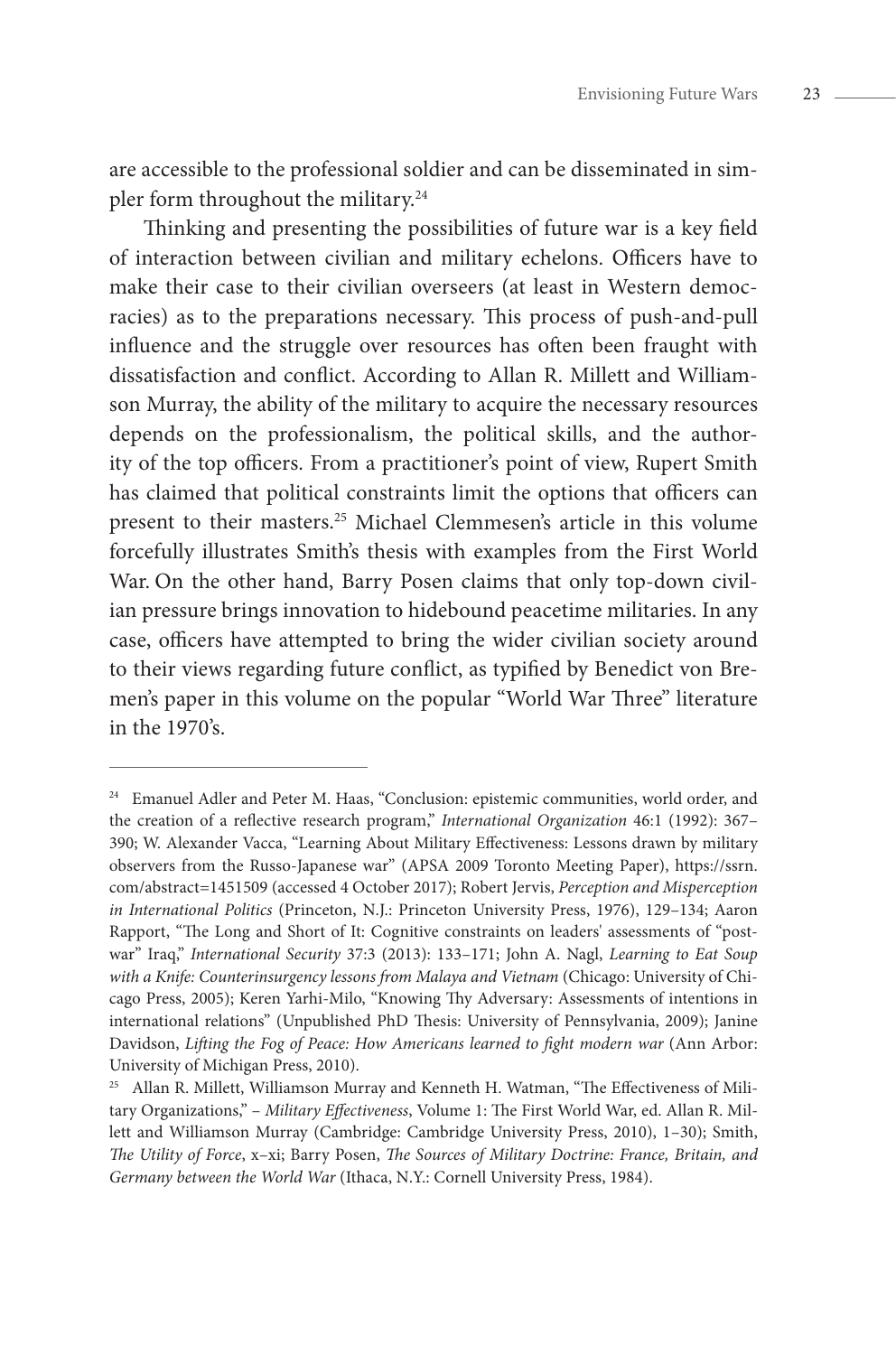Military planning, as other aspects of defence policy formation, are classic subjects for bureaucratic politics analysis. From this perspective, war plans can be seen as a type of "standard operating procedures" that limit decision making. In this analysis, militaries as a whole, and also their sub-units, are engaged in a struggle for resources. Bureaucratic political models have been effective in post-hoc analysis, but they have been criticised for their lack of predictive power. A pertinent answer to these shortcomings is an integration of organisational and cultural theories for strategic behaviour.26

"Culturalist" explanations of security policy have a long history, rising in prominence with the debate over Soviet strategic culture. According to these theories, culture shapes the service arm, military and national perceptions of future war, and limits the possible range of their responses to change<sup>27</sup>. Later attempts at explaining strategic and military culture (as well as their interaction) have sought to explain the origins of these cultural practices and their actual influence on military doctrine and procurement.28

These authors all note that culture shapes military conceptions of future war, from priorities ("what is important") to possibilities. An important insight of culturalist theories is that thinking about future war is not only about enemy capabilities, but also about one's own limitations and preferences. For all their promise, cultural explanations in

<sup>&</sup>lt;sup>26</sup> Graham T. Allison and Morton H. Halperin. "Bureaucratic Politics: A paradigm and some policy implications," *World Politics* 24:S1 (1972): 40–79; Robert W. Komer, *Bureaucracy Does Its Thing: Institutional constraints on US government performance in Vietnam* (DTIC Document, 1972); Posen, *The Sources of Military Doctrin*e, 222–223; Steven P. Rosen, *Winning the Next War: Innovation and the modern military* (Ithaca, N.Y.: Cornell University Press, 1994).

<sup>&</sup>lt;sup>27</sup> Raymond L. Garthoff, *The Soviet Image of Future War* (Washington: Public Affairs Press, 1959); Nathan Leites, *Soviet Style in War*, revised edition (Santa Monica: RAND, 1992); Carl H. Builder, *The Masks of War: American military styles in strategy and analysis* (Baltimore: Johns Hopkins University Press, 1989).

<sup>28</sup> Jeffrey W. Legro, *Cooperation Under Fire: Anglo-German restraint during World War II* (Ithaca, N.Y.: Cornell University Press, 2013); Gil-li Vardi, "The Enigma of German Operational Theory: The evolution of military thought in Germany, 1919–1938" (PhD dissertation: The London School of Economics and Political Science, 2008); Elizabeth Kier, *Imagining War: French and British military doctrine between the wars* (Princeton, N.J.: Princeton University Press, 1997), 144–145; Adamsky, *The Culture of Military Innovation*.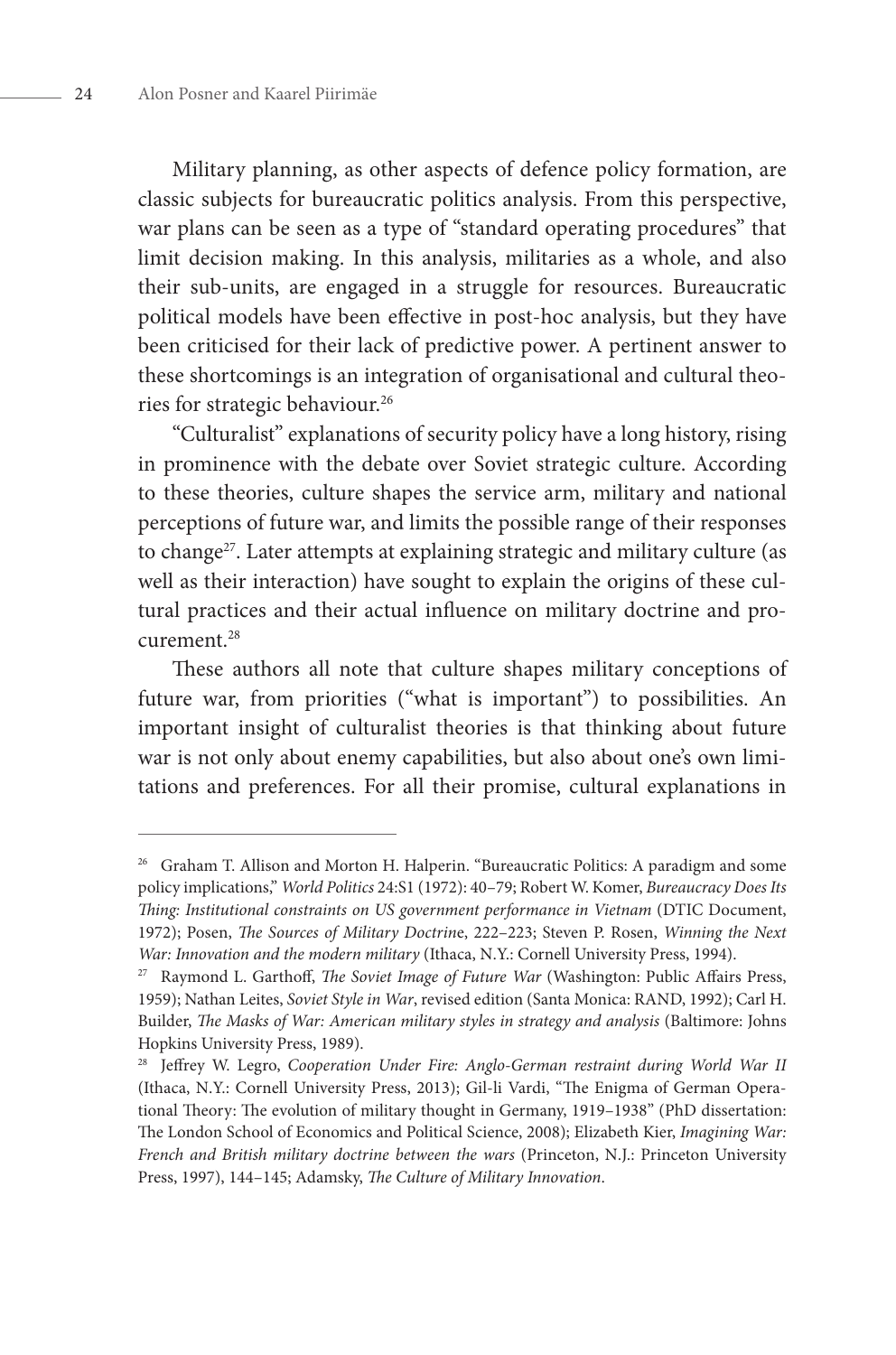the military as in other spheres tend to treat strategic cultures as immutable, whereas more sophisticated explanations show not only how strategic cultures are constituted but also how they can change through time<sup>29</sup>

These diverse approaches offer differing expectations regarding military anticipation. Realist theories, as well as most of the official pronouncements by military professionals, would claim that militaries focus on the major threat to national sovereignty and existence. Organisationalculturalist theories, however, claim that militaries (or factions within militaries) focus on threats and missions that are most in-line with their self-identification, such as being most suitable to their preferred weapons and methods. Bureaucratic theories claim that militaries and their sub-organisations would focus on missions that are best calculated to enhance their organisational interests, mainly resources, but also prestige and influence, while at the same time maintaining organisational inertia and mostly putting off change. Next we will discuss briefly where can an historian find plans and ideas about future war, and also trace some trends in the historiography about future wars in history.

## **War plans and future wars in historiography**

Thinking about future war takes place by different groups of soldiers and civilians, for a variety of purposes. Some modern militaries have formal documents that describe their thinking about future war – such is for example the Russian-Soviet view of the military doctrine.<sup>30</sup> Lower military echelons also sometimes put down their views of future warfare, such as the US Army's 1974 "Astarita Report". Such views of future war are sometimes encapsulated in describing a "future operating environment" or "operational concept". The US armed services publish such assessment documents (most recently the Joint Operating Environment of 2016),

<sup>&</sup>lt;sup>29</sup> Tamir Libel, "Explaining the Security Paradigm Shift: Strategic culture, epistemic communities, and Israel's changing national security policy," *Defence Studies* 16:2 (2016): 137–156; Grissom, "The Future of Military Innovation Studies."

<sup>30</sup> Makhmut A. Gareev*, M. V. Frunze: Military Theorist* (New York: Pergamon, 1988), 380.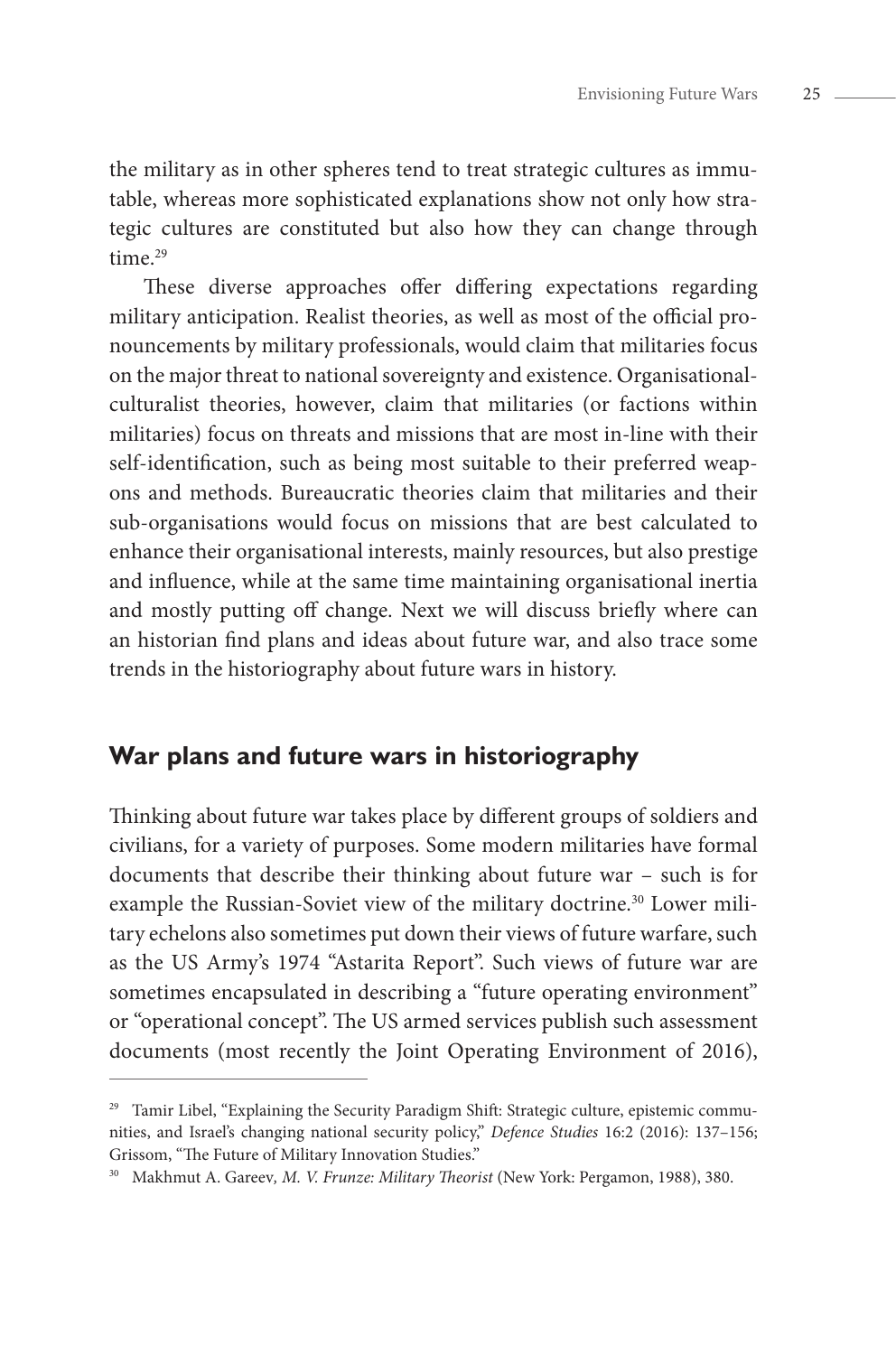meant to guide "long term force generation" across the services.<sup>31</sup> Additionally, the practice of "net assessment" is an attempt to implement a formal method of envisioning future war. 32

Thinking about future war will also inform military preparations: force generation (such as training and procurement), doctrine, and operational planning. The translation of shifts in thinking to changes in doctrine is not clear cut: Kevin Sheehan claimed that the US Army remained focused on a scenario of mainly-conventional war fought in Europe against Warsaw Pact forces, regardless of frequent doctrinal changes. A more recent work by Benjamin Jensen described processes of doctrinal innovations based on changed thinking about future war in the post-Vietnam US Army.<sup>33</sup>

Chapters in this volume refer to a variety of sources for official images of future war: doctrinal documents, war plans, training material, exercise reports and armed forces official magazines (Robert Jacobs), defence procurement decisions and their explanations, as well as official correspondence (Michael Clemmesen), diaries (Kaarel Piirimäe), pronouncements and even medieval chronicles in verse form (Iain MacInnes). One should also consider unofficial or semi-official sources, such as popular history books, as in the example of Sir Edward S. Creasy's *The Fifteen Decisive Battles of the Word*, published in 1851 and discussed by Oliver Hemmerle in this volume, or fictional histories of future war, which were sometimes written by retired generals and had a huge impact on debates

<sup>31</sup> COL Harry G. Summers, *The Astarita Report: A military strategy for the multipolar world* (Carlisle Barracks: US Army Strategic Studies Institute, 1981); David A. Fastabend, "That Elusive Operational Concept," *Army Magazine* 51 (2001): 37–44; John F. Schmitt, *A Practical Guide for Developing and Writing Military Concepts* (MacLean, VA: Defense Adaptive Red Team Working Paper, 2002), 2–4; Joint Chiefs of Staff, "Joint Operating Environment 2035: The joint force in a contested and disordered world" (July 2016), at: https://fas.org/man/eprint/ joe2035.pdf (accessed June 2017).

<sup>&</sup>lt;sup>32</sup> "Net assessment" is a particularly US system of handling long-term forecasting in a strategic environment. As such, it is a methodology to encompass imagined war, and to create costeffective solutions to the problems it presents, Eliot A. Cohen, *Net Assessment: An American approach* (Tel Aviv: Jaffee Center for Strategic Studies, 1990).

<sup>&</sup>lt;sup>33</sup> Farrell and Terriff, "The Sources of Military Change," 5; Kevin P. Sheehan, "Preparing for an Imaginary War?: Examining peacetime functions and changes of army doctrine" (Cambridge, Mass.: Harvard University PhD dissertation, 1988); Benjamin Jensen. *Forging the Sword: Doctrinal change in the US Army* (Stanford, CA: Stanford University Press, 2016).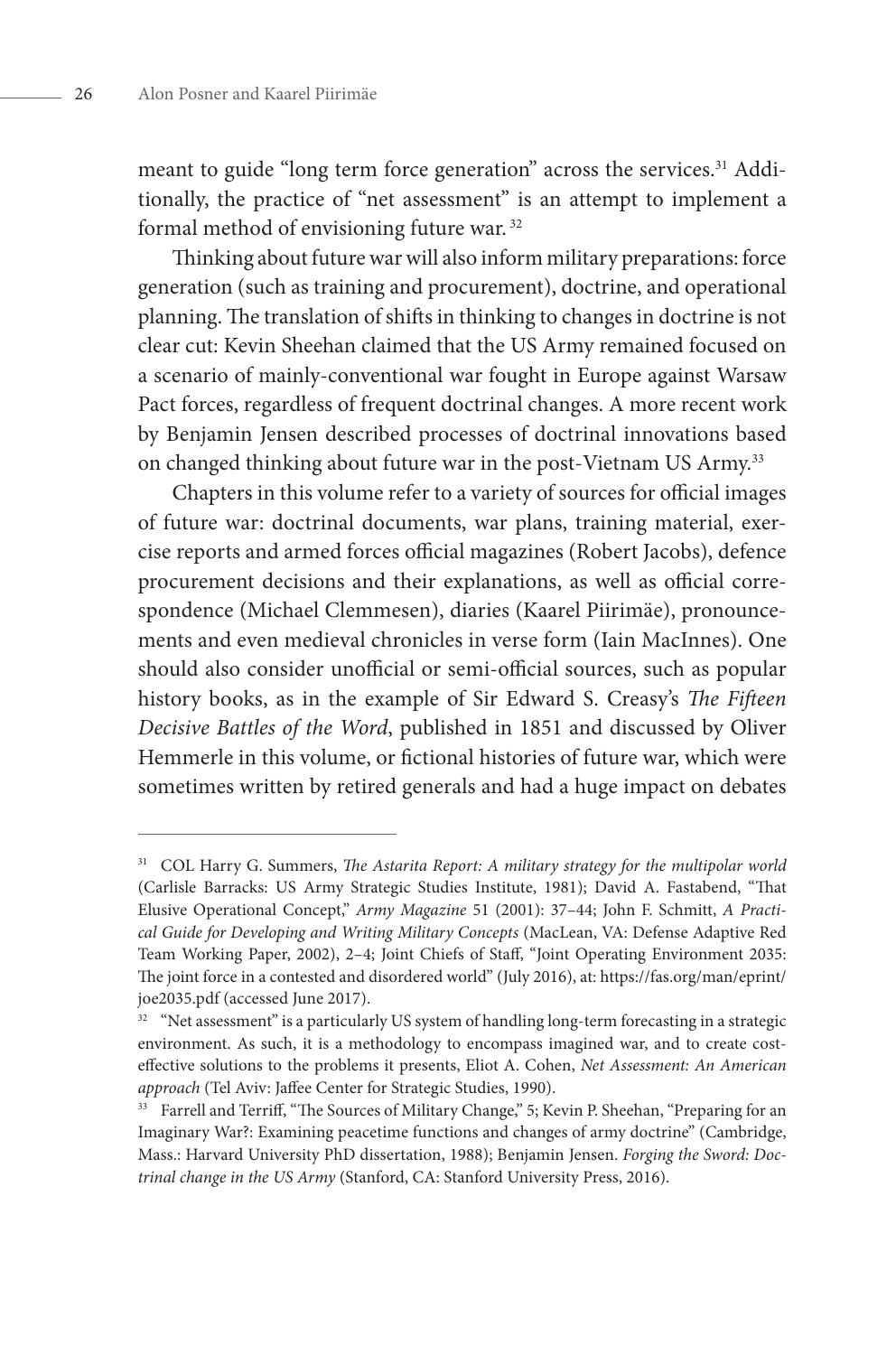and policies in the 1970s (Benedict von Bremen's contribution). The sheer range of sources, each with its own methodological advantages and limitations, shows that envisioning future war can have several different (perhaps contested) meanings and purposes, even in a hierarchical and closed organisation such as armed forces.

Historians have approached operational planning and procurement as processes, and highlighted that the supposedly logical and straightforward planning and procurement process is often dysfunctional. Various relevant factors – group dynamics, cultural explanations and bureaucratic turf-warfare – have been offered as possible explanations for suboptimal outcomes of such processes. War planning has been shown to constrain future action as well as to guide contemporary conduct (both in security policy and in diplomacy).34

The history of war planning in times of prolonged peace has only recently become the object of scholarly attention. Emily Goldman attributed the paucity of research on this subject to the focus of researchers on periods of crisis that provide high historical drama. Talbot C. Imlay and Monica Duffy Toft claim that planning in peacetime is mostly characterised by uncertainty. They suggest that future wars are conceived according to three major questions – identifying possible friends and foes, understanding the nature of future war, and determining its timing. Of these questions, or problems, Talbot and Toft claim that determining the timing of a future war is the most difficult, and that it exacerbates other problems<sup>35</sup>

In contrast, studies of planning have often focused on events leading up to both world wars – a focus shared across other sub-fields of mili-

<sup>34</sup> For example: Edward S. Miller, *War Plan Orange: The U.S. strategy to defeat Japan, 1897– 1945* (Annapolis: Naval Institute Press, 1991); Nicholas A. Lambert, "British Naval Policy, 1913–1914: Financial limitation and strategic revolution," *The Journal of Modern History* 67:3 (1995): 595–626; Henry G. Gole, *The Road to Rainbow: Army planning for global war, 1934– 1940* (Annapolis: Naval Institute Press, 2003); Paul Kennedy (editor), *The War Plans of the Great Powers: 1880–1914* (London: G. Allen and Unwin, 1979).

<sup>35</sup> Emily Goldman, *Power in Uncertain Times: Strategy in the fog of peace* (Redwood City: Stanford University Press, 2010), 5; *The Fog of Peace and War Planning: Military and strategic planning under uncertainty*, ed. Talbot C. Imlay and Monica Duffy Toft (Oxon.: Routledge, 2007), 4.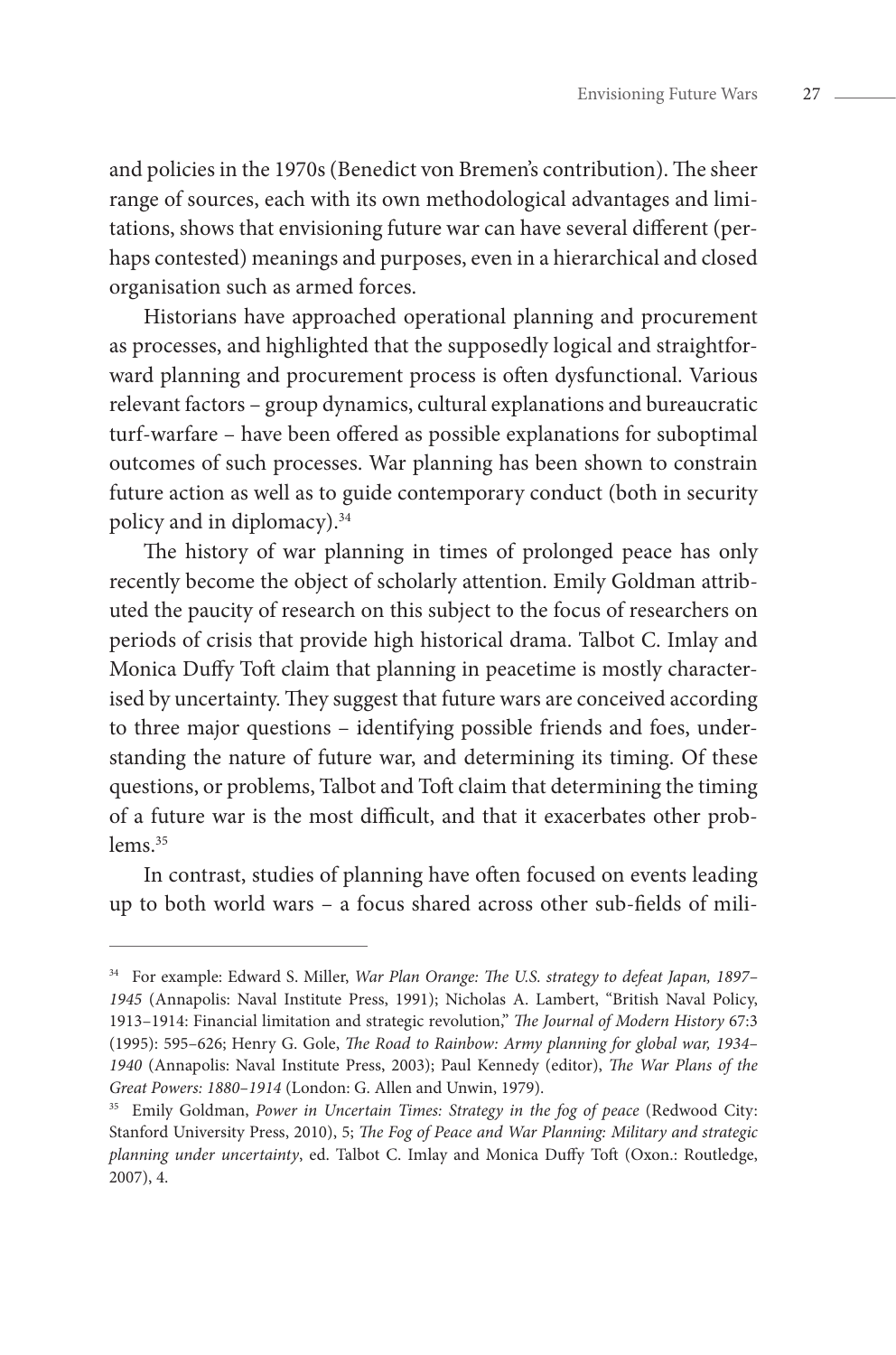tary history. The run-up periods to either of the great wars (especially the interwar period) also allowed political scientists to compare state behaviour in planning and procurement, and to account for success or failure in the crucible of battle. Other researchers have focused on the planning process itself, either on land, at sea, or for the new air forces, as well as on the process of technological and doctrinal innovation during the period. For example, Kaarel Piirimäe's contribution to this volume shows that small states had to contend with the difficult strategic problems of the interwar period, and weren't exempt from the pitfalls of planning that befell larger states, such as France.<sup>36</sup>

Perhaps the best known and most widely analysed case in this regard is the First World War, both on land and at sea. The war was widely anticipated, yet disastrously different from the projections of armies throughout Europe – despite timely examples, such as the Russo–Japanese war of 1905, and prescient civilian observers. Michael Howard noted that many militaries extracted exactly the wrong ideas from historical experience. The "coming war" was also the subject of a great deal of speculative literature, both military and "civilian".<sup>37</sup>

War planning for the First World War is also often used to point out the price of inflexibility and the importance of planning as a decisionmaking factor, as well as the dynamics of an arms race. European powers were increasingly tied down in permanent military alliances, and viewed early mobilisation as decisive. The result, according to the commonly accepted wisdom, was a "doomsday machine" of automatically triggered mobilisations and declarations of war. However, recent work on Germany's notorious Schlieffen Plan has instead highlighted the permeable and politically expedient nature of war plans, as well as the need to focus on the "strategic concepts" enshrined in these plans.<sup>38</sup>

<sup>36</sup> Murray and Millett, eds. *Military innovation in the interwar period*; Lieber, *War and the Engineers*; Rosen, *Winning the Next War;* Posen, *The Sources of Military Doctrin*e.

<sup>&</sup>lt;sup>37</sup> Michael Howard, "Men against Fire: Expectations of war in 1914," *International Security* 9:1 (1984): 41–57; Antulio J. Echevarria, *Imagining Future War: The West's technological revolution and visions of wars to come, 1880–1914* (Newport, Con.: Greenwood Publishing Group, 2007). <sup>38</sup> Kennedy, ed., *The War Plans of the Great Powers*; Gerhard Ritter, *The Schlieffen Plan: Critique of a Myth* (N.Y. Praeger, 1958); Hans Ehlert et al., eds., *The Schlieffen Plan: International Perspectives on the German Strategy for World War I* (University Press of Kentucky, 2014).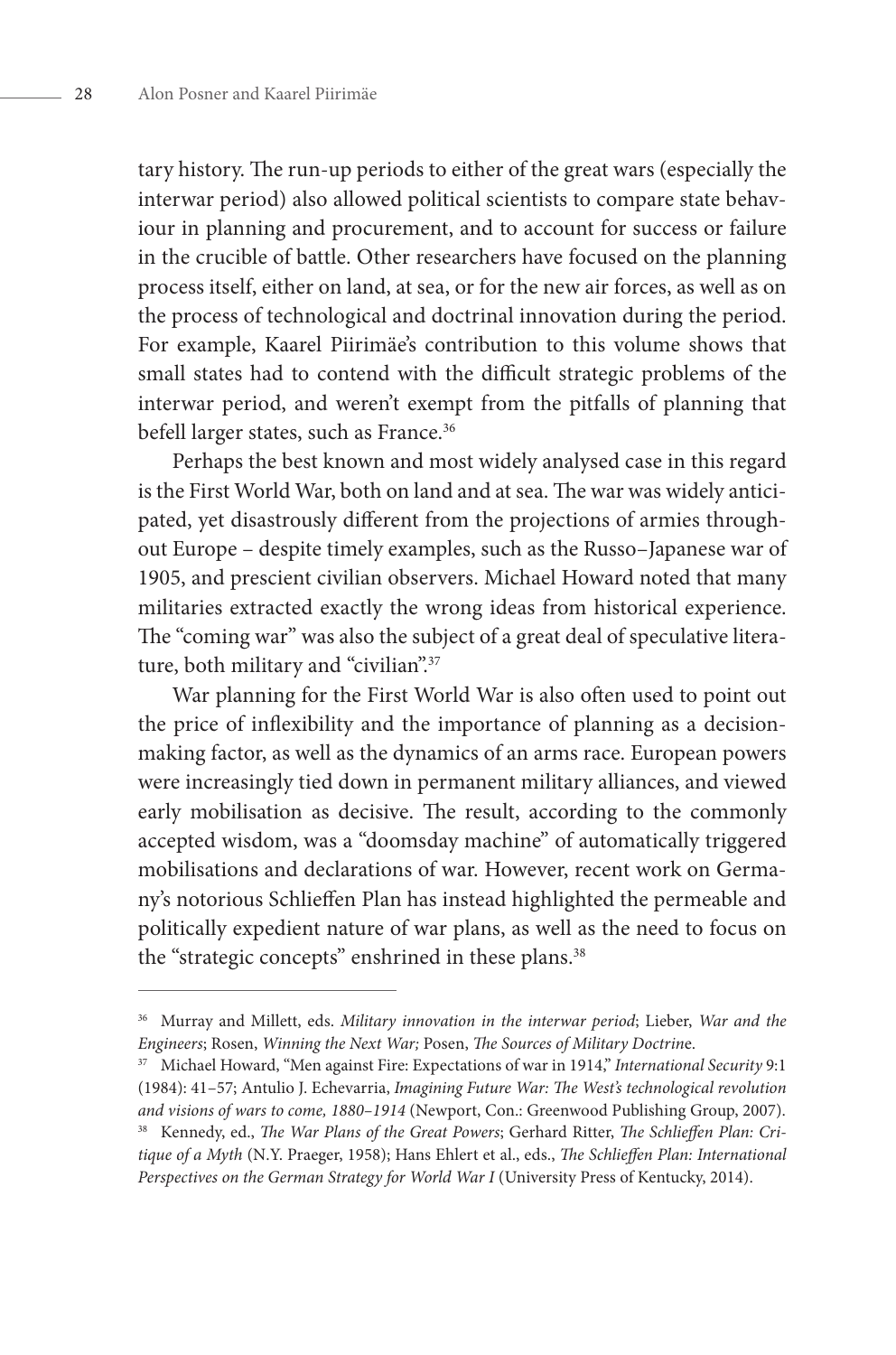More recently, researchers have approached newly-opened archives for fresh insights on post-World War II history, including the Cold War, Arab–Israeli wars and nuclear war planning – the imagined war *par excellence*. 39

Future war has also been imagined outside the military, both in fiction and in purportedly non-fictional works. These works have reflected and influenced military and political debate, for example in the 19<sup>th</sup> century "invasion literature" boom in Britain before the First World War, which "served as convenient weather-vanes pointing to diplomatic storm centres," shifting from France and Russia to Germany through the decades.<sup>40</sup> As Oliver Hemmerle indicates in his chapter, Edward S. Creasy 19<sup>th</sup> century book *Fifteen Decisive Battles of the World* has probably influenced the thinking about war to this day, contributing to the perception that great battles decide the outcome of wars and that historically most of those battles have been fought, and won, by Western armies.

Benedict von Bremen's chapter, already mentioned above, refers to another fertile period of popular literature regarding future war, dating from the 1970s. Future war scenarios are still being published, many with the express purpose of influencing defence policy. Recent examples include portrayals of a Chinese surprise attack against the United States, an EU-supported Russian invasion of Norway, or an escalating Russian "hybrid warfare" campaign in the Baltic.<sup>41</sup> Looking further ahead, war has

<sup>39</sup> Jan Hoffenaar et al., eds., *Blueprints for Battle: Planning for war in Central Europe, 1948–1968* (Lexington, KY: University Press of Kentucky, 2012); Vojtech Mastny, Sven S. Holtsmark, and Andreas Wenger, eds., *War Plans and Alliances in the Cold War: Threat perceptions in the East and West* (Abingdon: Routledge, 2013); Kaplan, *The Wizards of Armageddon*; Michael Joseph Cohen, *Fighting World War Three from the Middle East: Allied contingency plans, 1945–1954* (London: Frank Cass, 1997).

<sup>40</sup> Cecil D. Eby, *The Road to Armageddon: The martial spirit in English popular literature, 1870– 1914* (Durham: Duke University Press, 1987), 19–20.

<sup>41</sup> Peter W. Singer and August Cole, *Ghost Fleet: A novel of the next World War* (Boston: Houghton Mifflin Harcourt, 2015); General Sir Richard Shirreff, *War with Russia: An urgent warning from senior military command* (London: Hachette UK, 2016); *Okkupert* (2015), a Norwegian political thriller; and a BBC "mock-documentary" *World War Three: Inside The War Room* (broadcast May 2016) causing consternation in the Baltic states, http://www.bbc.co.uk/mediacentre/ proginfo/2016/05/inside-the-war-room (accessed June 2017), Daniel Marcelino Rodrigues, "Conflict Prospects in Popular Culture: TV series, movies and future visions of war," unpublished paper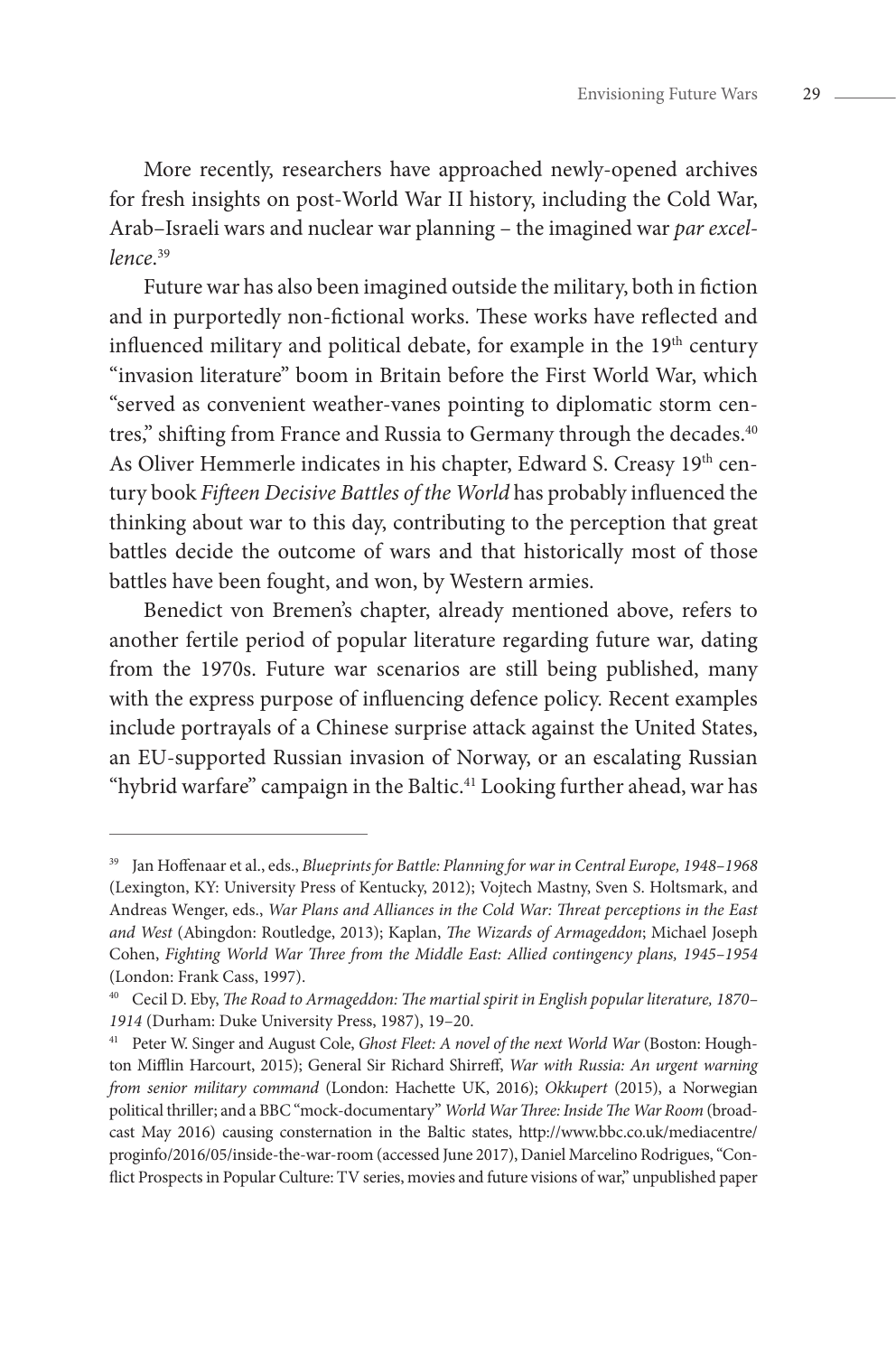been a central subject of science fiction, from the late 18<sup>th</sup> century to our day. Beyond treatments of the effects of new technology on warfare and society, current military organisations have reached for science fiction in attempting to describe war beyond the immediate future.<sup>42</sup>

As the following chapters show, future war is far more than a mindless projection of the last war. It is a multifaceted image that incorporates analogies and deductions from near and far, as well as fears and hopes regarding technology and society, projected onto the uncertain future. Such a nuanced view is also supported by a recent wide-ranging review of the history of future war.<sup>43</sup>

The complexities and pitfalls of imagining future war are more relevant than ever, as future war scenarios still shape the policies of soldiers and statesmen around the world and are drawing greater attention in northern Europe. The common theme of this volume is that the methods and assumptions of militaries in their thinking about future war are an important area for study, analysis and debate. If thinking about future war is allowed to degenerate into an exercise in scaremongering, the failures of imagination that took place before past wars are just as likely to recur today.

#### Bibliography

#### Published primary sources

General Services Administration, N.A.R.S.O.F.R., and United States Government Printing Office. *Public Papers of the Presidents of the United States*, Dwight D. Eisenhower, 1957: Containing the Public Messages, Speeches, and Statements of the President, January 1 to December 31, 1957. U.S. Government Printing Office, 1999.

presented at the conference "Visions of War: Experience, Imagination and Predictions of War in the Past and the Present," Estonian War Museum, Tallinn, 19-20 April 2016.

<sup>42</sup> Echevarria, *Imagining Future War*; Clarke, *Voices prophesying war*; David Seed, *American science fiction and the Cold War: Literature and film* (London: Taylor & Francis, 1999). A notable example of a military forecasting centre commissioning science fiction is: United States Marine Corps, Science Fiction Futures, *Marine Corps Security Environment Forecast: Futures 2030–2045* (Quantico: USMC Warfighting laboratory, 2016).

<sup>43</sup> Lawrence Freedman, *The Future of War: A history* (London: Penguin, 2017).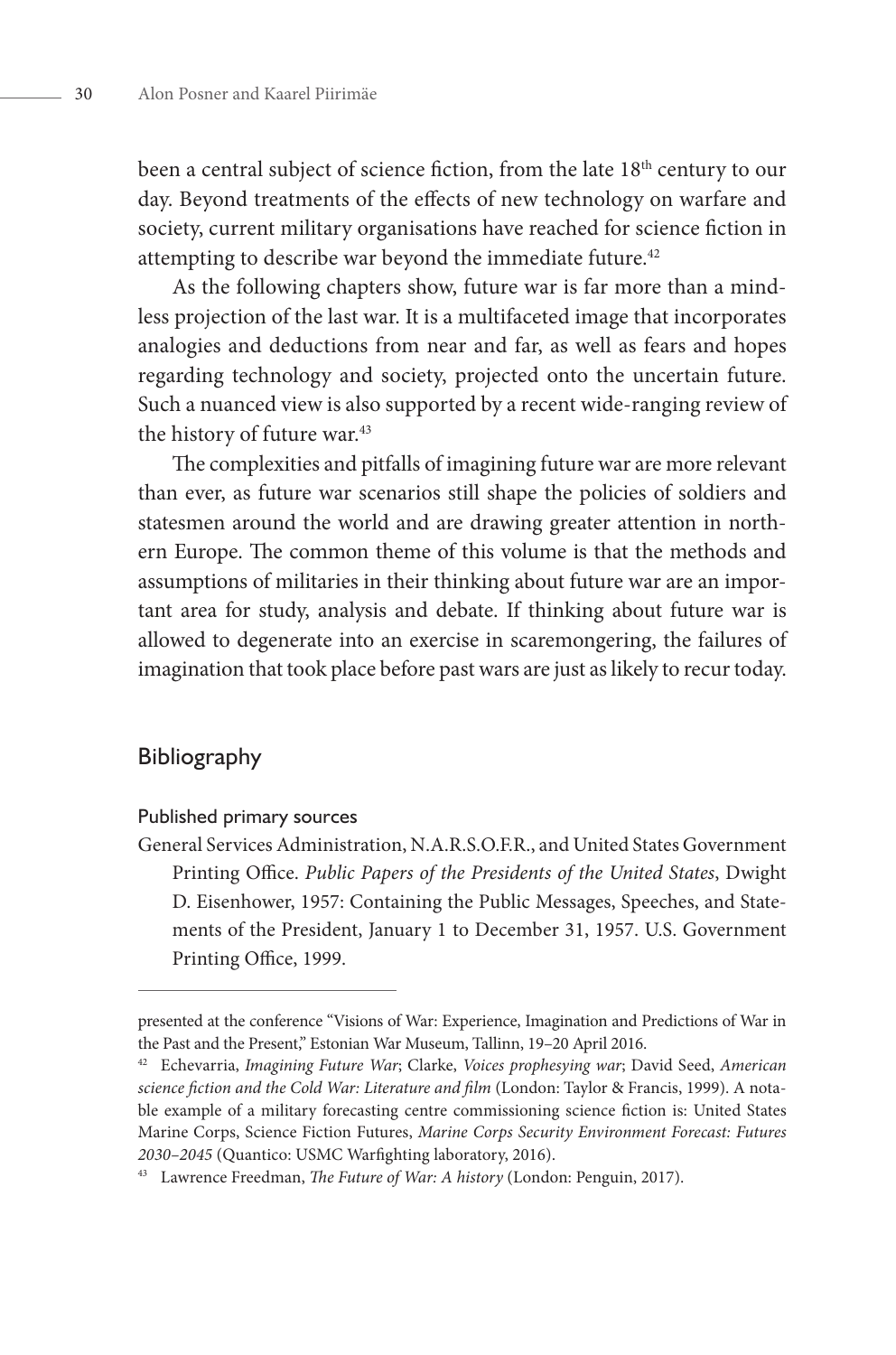#### Secondary sources

- Adamsky, Dima and Kjell Inge Bjerga. *Contemporary Military Innovation: Between Anticipation and Adaption*. New York, NY: Routledge, 2012.
- Adamsky, Dima. *The Culture of Military Innovation: The impact of cultural factors on the revolution in military affairs in Russia, the US, and Israel*. Stanford, Calif.: Stanford University Press, 2010.
- Adler, Emanuel and Peter M. Haas, "Conclusion: epistemic communities, world order, and the creation of a reflective research program," *International Organization* 46:1 (1992): 367–390.
- Allison, Graham T. and Morton H. Halperin. "Bureaucratic Politics: A paradigm and some policy implications," *World Politics* 24:S1 (1972): 40–79.
- Anonymous (Samuel Madden). *The Reign of George VI. 1900–1925; a forecast written in the year 1763*. London: Rivingtons, 1899.
- Bacevich, Andrew J. *The Pentomic Era. The US Army between Korea and Vietnam*. Washington, D.C.: National Defense University, 1986.
- Builder, Carl H. *The Masks of War: American military styles in strategy and analysis*. Baltimore: Johns Hopkins University Press, 1989.
- Churchill, Winston S. *The Gathering Strom: The Second World War*, vol. 1. Boston: Houghton Mifflin, 1985.
- Clarke, Ignatius Frederick. *Voices Prophesying War, 1763–1984*. London: Oxford University Press, 1966.
- Clausewitz, Carl von. (trans. Peter Paret and Michael Howard). *On War*. Princeton: Princeton University Press, 1989.
- Cohen, Eliot A. *Net Assessment: An American approach*. Tel Aviv: Jaffee Center for Strategic Studies, 1990.
- Cohen, Michael Joseph. *Fighting World War Three from the Middle East: Allied contingency plans, 1945–1954*. London: Frank Cass, 1997.
- Creveld, Martin van. *Technology and War: From 2000 B.C. to the present*. New York, etc.: Free Press, 1991.
- Creveld, Martin van. *The Transformation of War*. New York: Free Press, 1991.
- Danzig, Richard. *Driving in the Dark: Ten Propositions about Prediction and National Security*. Washington D.C.: Center for a New American Security, 2011.
- Davidson, Janine. *Lifting the Fog of Peace: How Americans learned to fight modern war*. Ann Arbor: University of Michigan Press, 2010.
- Eby, Cecil D. *The Road to Armageddon: The martial spirit in English popular literature, 1870–1914.* Durham: Duke University Press, 1987.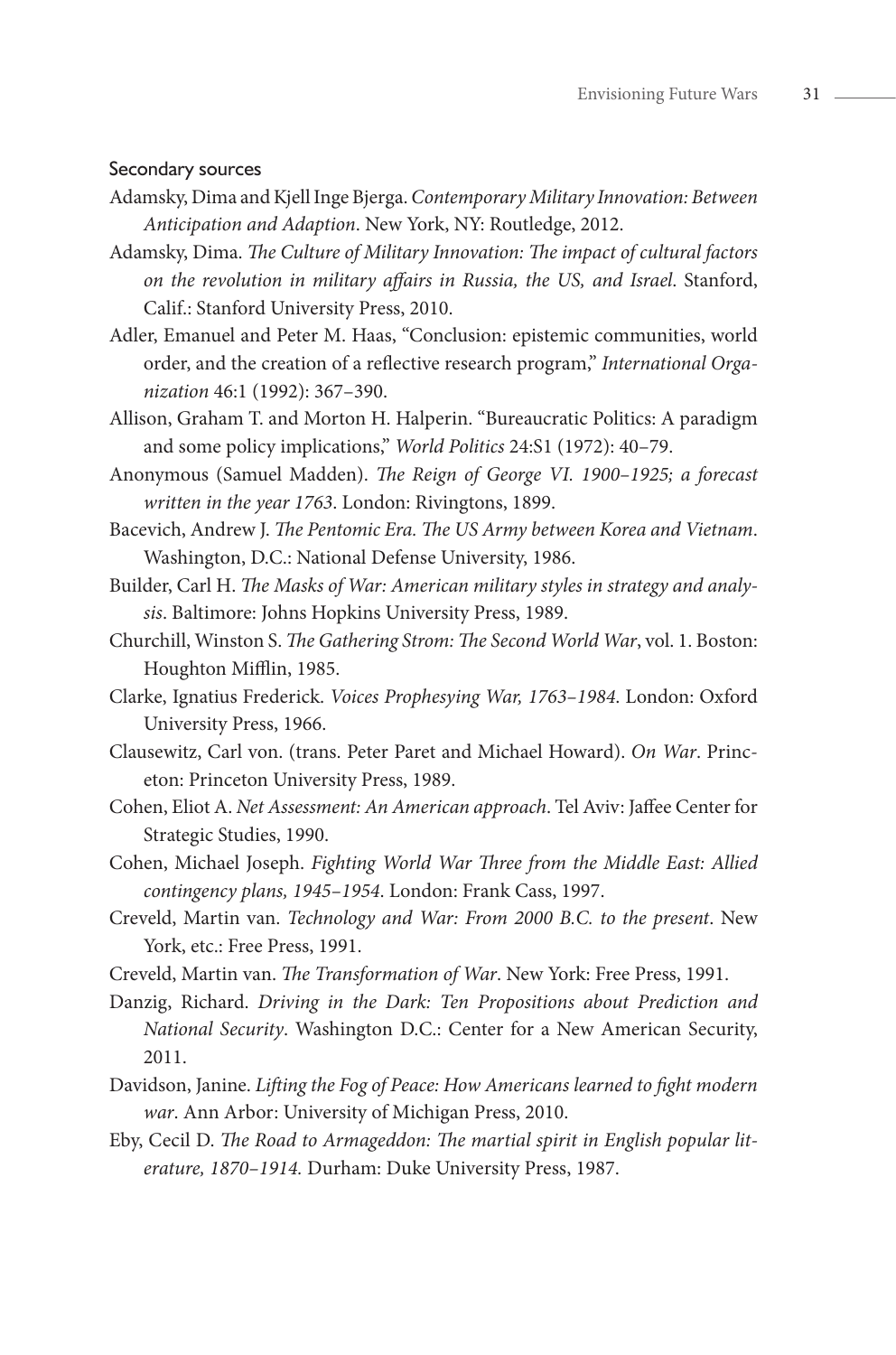- Echevarria, Antulio J. *Imagining Future War: The West's technological revolution and visions of wars to come, 1880–1914*. Newport, Con.: Greenwood Publishing Group, 2007.
- Ehlert, Hans, Michael Epkenhans, David T. Zabecki and Gerhard P. Gross (eds.). *The Schlieffen Plan: International Perspectives on the German Strategy for World War I*. University Press of Kentucky, 2014.
- Evera, Stephen van. "Offense, Defense, and the Causes of War," *International Security* 22: 4 (1998): 5–43.
- Evera, Stephen van. "The Cult of the Offensive and the Origins of the First World War," *Military Strategy and the Origins of the First World War: An international security reader*, ed. Steven E. Miller, 58–107. Princeton: Princeton University Press, 1985.
- Evera, Stephen van. *Causes of War: Power and the roots of conflict*. Ithaca, N.Y.: Cornell University Press, 2013.
- Farrell, Theo and Terry Terriff. "The Sources of Military Change: Culture, Politics, Technology," – *The Sources of Military Change: Culture, Politics, Technology*, ed. Theo Farrell and Terry Terriff, 3–20. London: Lynne Rienner Publishers, 2002.
- Fastabend, David A. "That Elusive Operational Concept," *Army Magazine* 51 (2001): 37–44.
- Finkel, Meir and Moshe Tlamim. *On Flexibility: Recovery from technological and doctrinal surprise on the battlefield*. Stanford, Calif.: Stanford University Press, 2011.
- Fleming, Colin M. "New or Old Wars? Debating a Clausewitzian future," *Journal of Strategic Studies* 32:2 (2009): 213–241.
- Freedman, Lawrence. *The Future of War: A history*. London: Penguin, 2017.
- Gareev, Makhmut A. *M. V. Frunze: Military Theorist*. New York: Pergamon, 1988.
- Garthoff, Raymond L. *The Soviet Image of Future War.* Washington: Public Affairs Press, 1959.
- Gat, Azar. *A History of Military Thought: From the Enlightenment to the Cold War*. Oxford: Oxford University Press, 2001.
- Goldman, Emily. *Power in Uncertain Times: Strategy in the fog of peace*. Redwood City: Stanford University Press, 2010.
- Gole, Henry G. *The Road to Rainbow: Army planning for global war, 1934–1940*. Annapolis: Naval Institute Press, 2003.
- Gray, Colin S. *Strategy for Chaos: Revolutions in military affairs and the evidence of history*. London: Frank Cass, 2002.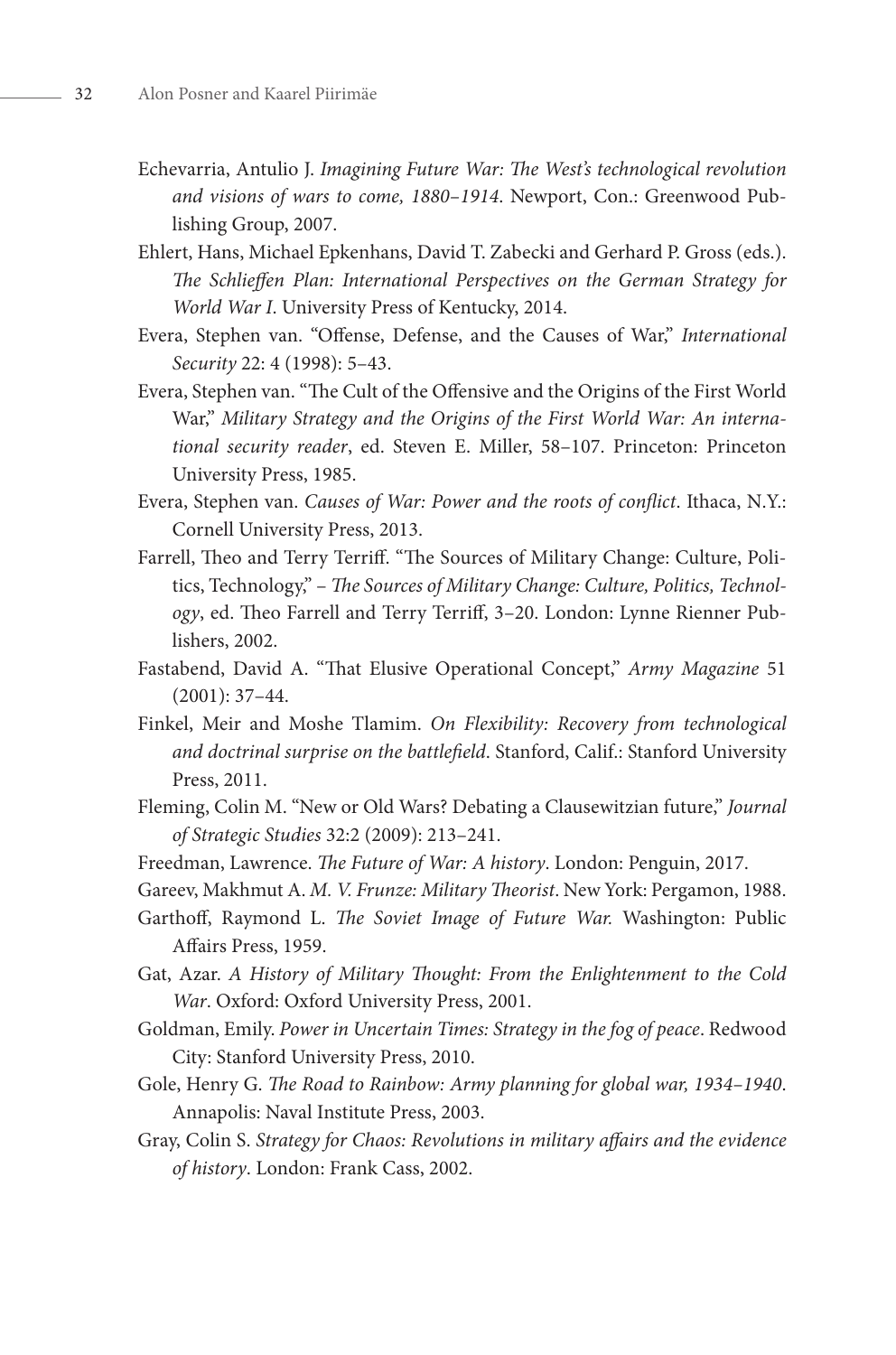- Grissom, Adam. "The Future of Military Innovation Studies," *The Journal of Strategic Studies* 29:5 (2006): 905–934.
- Heuser, Beatrice. *The Evolution of Strategy: Thinking war from antiquity to the present*. New York: Cambridge University Press, 2010.
- Hoffenaar, Jan and Dieter Krüger (eds.). *Blueprints for Battle: Planning for war in Central Europe, 1948–1968*. Lexington, KY: University Press of Kentucky, 2012.
- Howard, Michael. "Men against Fire: Expectations of war in 1914," *International Security* 9:1 (1984): 41–57.
- Howard, Michael. "Military Science in an Age of Peace," *The RUSI Journal* 119:1 (1974): 3–11.
- Imlay, Talbot C. and Monica Duffy Toft (eds.). *The Fog of Peace and War Planning: Military and strategic planning under uncertainty*. Oxon.: Routledge, 2007.
- Jensen, Benjamin. *Forging the Sword: Doctrinal change in the US Army*. Stanford, CA: Stanford University Press, 2016.
- Jervis, Robert. *Perception and Misperception in International Politics*. Princeton, N.J.: Princeton University Press, 1976.
- Joint Chiefs of Staff, "Joint Operating Environment 2035: The joint force in a contested and disordered world" (July 2016), at: https://fas.org/man/eprint/ joe2035.pdf (accessed June 2017).
- Kaldor, Mary. *New and Old Wars: Organised violence in a global era*. Cambridge: Polity, 2013.
- Kaplan, Fred M. *The Wizards of Armageddon*. Stanford, Calif.: Stanford University Press, 1991.
- Kennedy, Paul (ed.). *The War Plans of the Great Powers: 1880–1914*. London: G. Allen and Unwin, 1979.
- Kier, Elizabeth. *Imagining War: French and British military doctrine between the wars*. Princeton, N.J.: Princeton University Press, 1997.
- Knox, MacGregor and Williamson Murray (eds.). *The Dynamics of Military Revolution, 1300–2050*. Cambridge: Cambridge University Press, 2001.
- Komer, Robert W. *Bureaucracy Does Its Thing: Institutional constraints on US government performance in Vietnam*. DTIC Document, 1972.
- Lambert, Nicholas A. "British Naval Policy, 1913–1914: Financial limitation and strategic revolution," *The Journal of Modern History* 67:3 (1995): 595–626.
- Legro, Jeffrey W. *Cooperation under Fire: Anglo-German restraint during World War II*. Ithaca, N.Y.: Cornell University Press, 2013.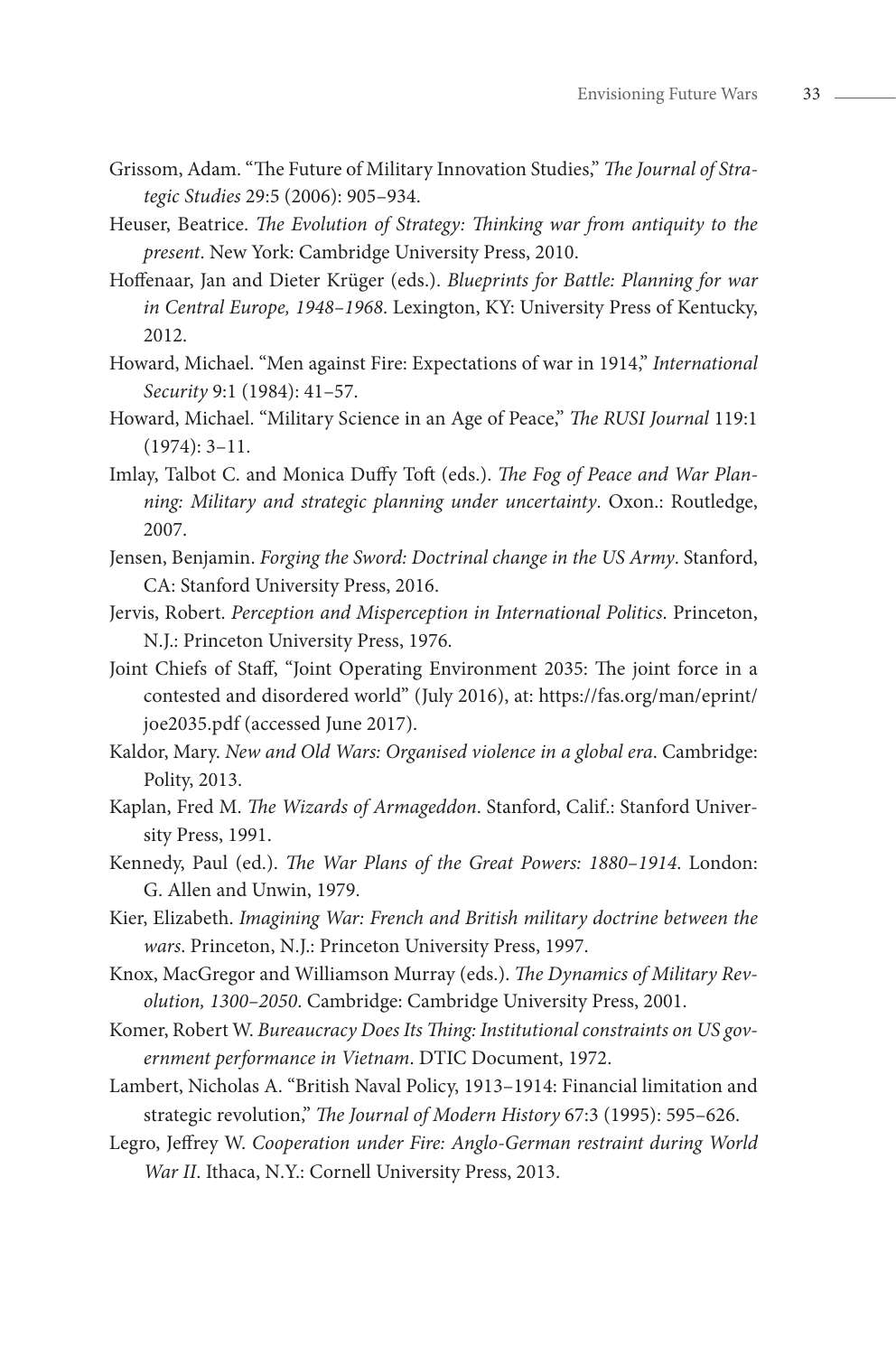- Legro, Jeffrey. *Rethinking the World: Great power strategies and international order*. Ithaca, N.Y.: Cornell University Press, 2005.
- Leites, Nathan. *Soviet Style in War*, revised edition. Santa Monica: RAND, 1992.
- Libel, Tamir. "Explaining the Security Paradigm Shift: Strategic culture, epistemic communities, and Israel's changing national security policy," *Defence Studies* 16:2 (2016): 137–156.
- Lichbach, Mark. "Social Theory and Comparative Politics," *Comparative Politics: Rationality, Culture, and Structure*, ed. Mark Lichbach and Alan Zuckerman, 239–276. Cambridge: Cambridge University Press, 1997.
- Lieber, Keir A. *War and the Engineers: The primacy of politics over technology*. Ithaca: Cornell University Press, 2005.
- Mastny, Vojtech, Sven S. Holtsmark and Andreas Wenger (eds.). *War Plans and Alliances in the Cold War: Threat perceptions in the East and West* Abingdon: Routledge, 2013.
- Miller, Edward S. *War Plan Orange: The U.S. strategy to defeat Japan, 1897–1945*. Annapolis: Naval Institute Press, 1991.
- Millett, Allan R., Williamson Murray and Kenneth H. Watman. "The Effectiveness of Military Organizations," – *Military Effectiveness*, Volume 1: The First World War, ed. Allan R. Millett and Williamson Murray, 1–30. Cambridge: Cambridge University Press, 2010.
- Murray, Williamson R. and Allan R. Millett (ed.). *Military innovation in the interwar period*. Cambridge: Cambridge University Press, 1998.
- Nagl, John A. *Learning to Eat Soup with a Knife: Counterinsurgency lessons from Malaya and Vietnam*. Chicago: University of Chicago Press, 2005.
- Posen, Barry. *The Sources of Military Doctrine: France, Britain, and Germany between the World War.* Ithaca, N.Y.: Cornell University Press, 1984.
- Rapport, Aaron. "The Long and Short of It: Cognitive constraints on leaders' assessments of 'postwar' Iraq," *International Security* 37:3 (2013): 133–171.
- Ritter, Gerhard. *The Schlieffen Plan: Critique of a myth*. N.Y. Praeger, 1958.
- Rodrigues, Daniel Marcelino. "Conflict Prospects in Popular Culture: TV series, movies and future visions of war," unpublished paper presented at the conference "Visions of War: Experience, Imagination and Predictions of War in the Past and the Present," Estonian War Museum-General Laidoner Museum, Tallinn, 19–20 April 2016.
- Rose, Gideon. "Neoclassical Realism and Theories of Foreign Policy," *World Politics* 51 (1998): 144–172.